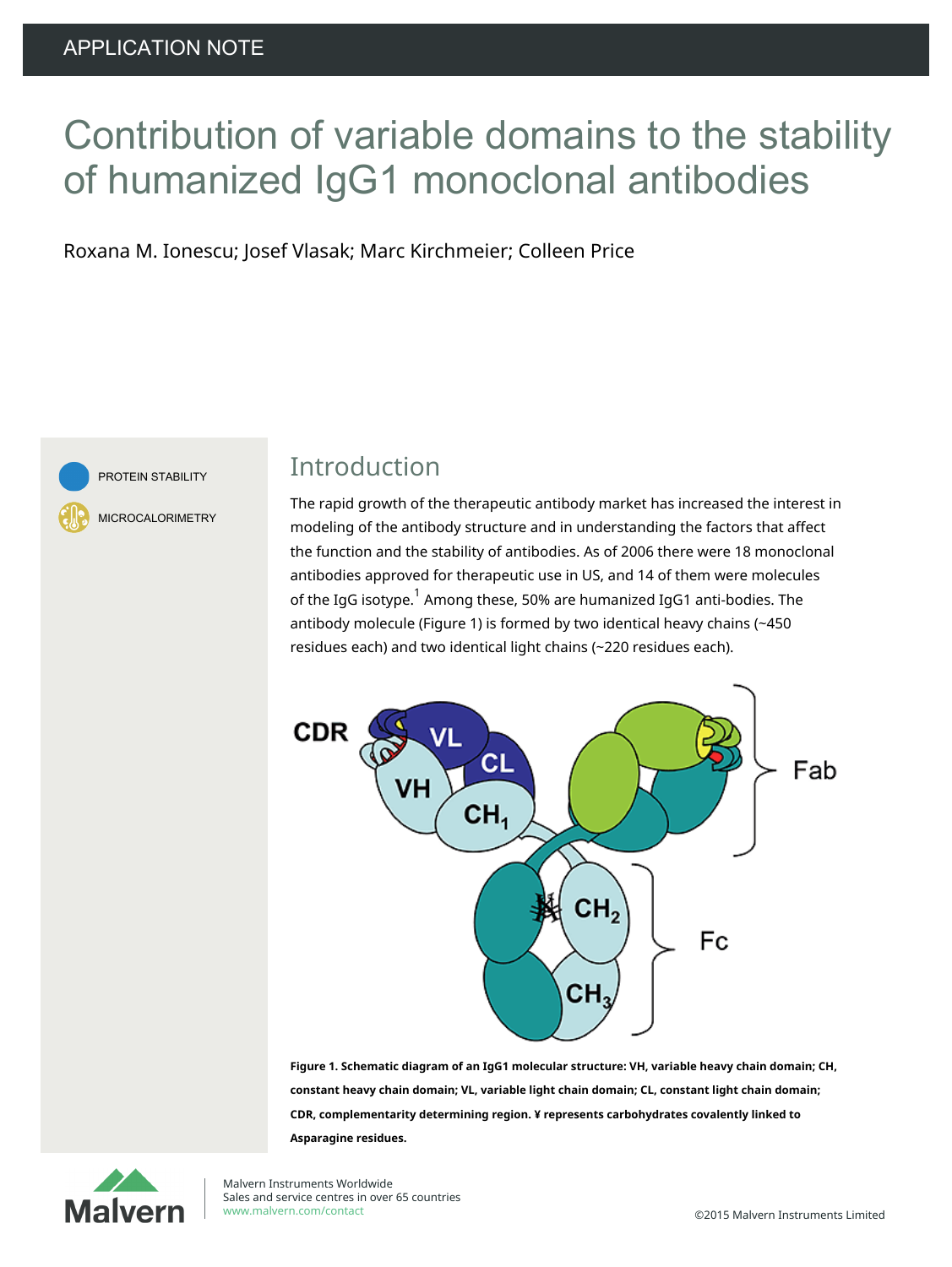The chains fold into domains, of about 110 residues, that have a characteristic beta-sheet architecture known as the "immunoglobulin fold." There are two immunoglobulin domains in the light chain, VL and CL, and four immunoglobulin domains in the heavy chain, VH, CH1, CH2, and CH3 ("V" and "C" stand for "variable" and "constant," respectively). Digestion of human IgG1 antibody by papain results in two types of fragments of similar size: the Fc fragment (composed of two CH2 and two CH3 domains) and the Fab fragment (composed of CH1, CL, VH, and VL).

Mouse-derived antibodies are often subject to immune recognition when administered to humans and their effector functions governed by species-specific Fc fragments are diminished. This has been overcome by "humanization" of murine antibodies, which involves the transfer of complementarity determining regions (CDRs) from the murine antibody along with some adjacent framework regions into the variable domains of the heavy and light chains of a human antibody. $^{\mathsf{2}}$  To identify the key residues to be transferred with CDRs, computer models are used to generate the 3-D structure of the variable domains that can incorporate the CDRs, while preserving the binding specificity and affinity for the desired target.<sup>3</sup> There is a limited number of existing human variable domain frameworks (coded in the germline), $^{\text{4}}$  and the selection of the framework is done based on the sequence homology with the murine antibody. $^{\text{2}}$ 

Temperature-induced unfolding of monoclonal antibodies measured by differential scanning calorimetry (DSC) has become an indispensable tool used for monitoring production consistency, clone selection, protein structure characterization, and may potentially have a value for formulation development. Consequently, correct interpretation of the observed transitions is essential. Temperature or pH-induced unfolding of intact antibodies has been studied, however, mostly with antibodies of non-human origin, such as murine<sup>5-8</sup> or rabbit<sup>9,10</sup> immunoglobulins. Temperature-induced unfolding of human IgG1 and its Fab and Fc fragments was studied with the myeloma IgG1 Van by DSC in the pH range 3.5-5.5 and compared to the thermograms obtained from other human isotypes (IgG2, IgG3, and IgG4). $^{11}$ 

The unfolding of the human myeloma IgG1 at pH 5.5 presents two transitions with the melting temperatures ( $T_m$ ) around 70°C and 82°C, and with the amplitude of the first peak much larger than that of the second peak. Studies on the Fab and Fc fragments of the same antibody reported a melting temperature of 70°C for the Fab fragment $^{\rm 11}$  and melting temperatures of 66°C and 82°C for the Fc fragment. $^{\rm 12}$  Based on these results one may infer that the first unfolding event in the intact human IgG1 antibody is associated with the melting of the CH2 domain in the Fc fragment and the melting of the Fab fragment, while the second transition represents mainly the unfolding of the CH3 domain. Analogous studies using murine antibodies and their corresponding Fc and Fab fragments $^{7,8}$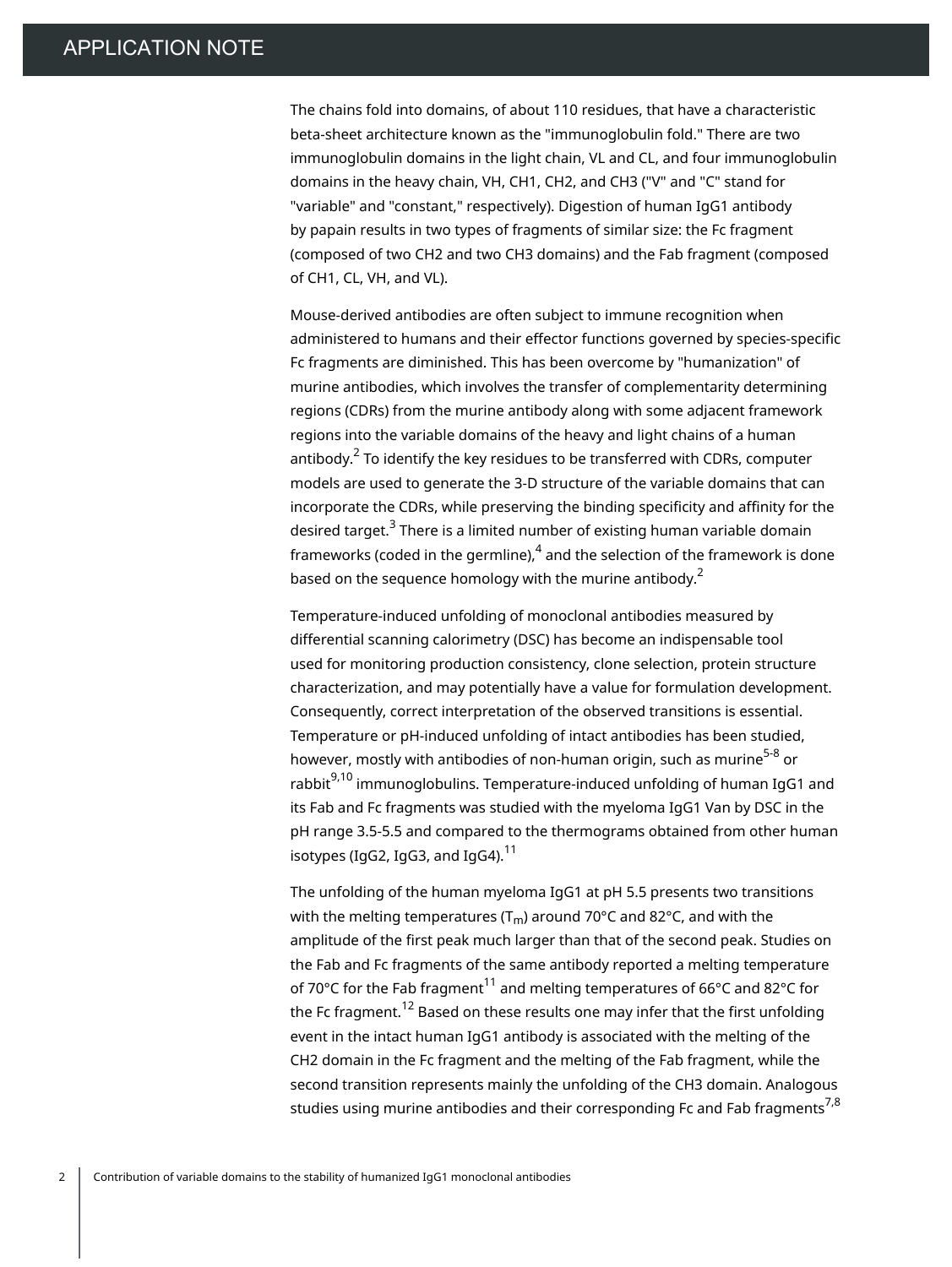presented a similar trend in the unfolding events, with the unfolding of the Fab fragment occurring at lower temperatures than that of the Fc fragment.

Using three different humanized IgG1 antibodies we show here that different melting profiles can be observed depending on the stability of the Fab fragment. We also demonstrate that the stability of the Fab fragment is significantly affected by the sequence of the variable domains. Therefore, one cannot assign a priori the first transition observed by DSC of the intact antibody to the unfolding of the Fab fragment; rather it is the experimental enthalpy of unfolding, as determined by the peak area in the DSC thermogram, which may be used as the indication for which transition represents the Fab fragment unfolding. This approach relies on the assumption that the Fab fragment unfolds in a cooperative manner, that is, only one transition is observed in the thermogram of the Fab fragment. If the coupling among the domains in the Fab is disrupted by CDR grafting and humanization process, the thermogram of the Fab fragment may present multiple transitions, and the interpretation of the DSC profile for an intact antibody will become more complex.

As will be shown below, multiple transitions observed in Fab unfolding should be carefully examined because may represent artifacts of papain digestion. One has to emphasize that the amplitude criterion can be used for DSC measurements only, and cannot be extended to other methods which track the temperature-induced unfolding by a spectroscopic signal (like circular dichroism or fluorescence).

### Experimental section

#### Protein preparation

One humanized antibody of type IgG1k was produced and purified in Merck Research Laboratories, and will be further referred as monoclonal "Mrk." The other two humanized antibodies, trastuzumab (Herceptin®) and bevacizumab (Avastin®), are produced by Genentech and are commercially available. The latter monoclonals will be further referred to as "Her" and "Ava," respectively. Unless otherwise stated, the proteins were dialyzed prior to DSC measurements against the same buffer containing 10 mM sodium phosphate, 150 mM sodium chloride at pH 6.5. The protein concentration of intact antibodies or Fab and Fc fragments was measured in 6 M Guanidine Hydrochloride (GuHCl) spectrophotometrically. The extinction coefficient at 280 nm was calculated for each protein based on the content of tryptophans, tyrosines, and cystines.<sup>13</sup>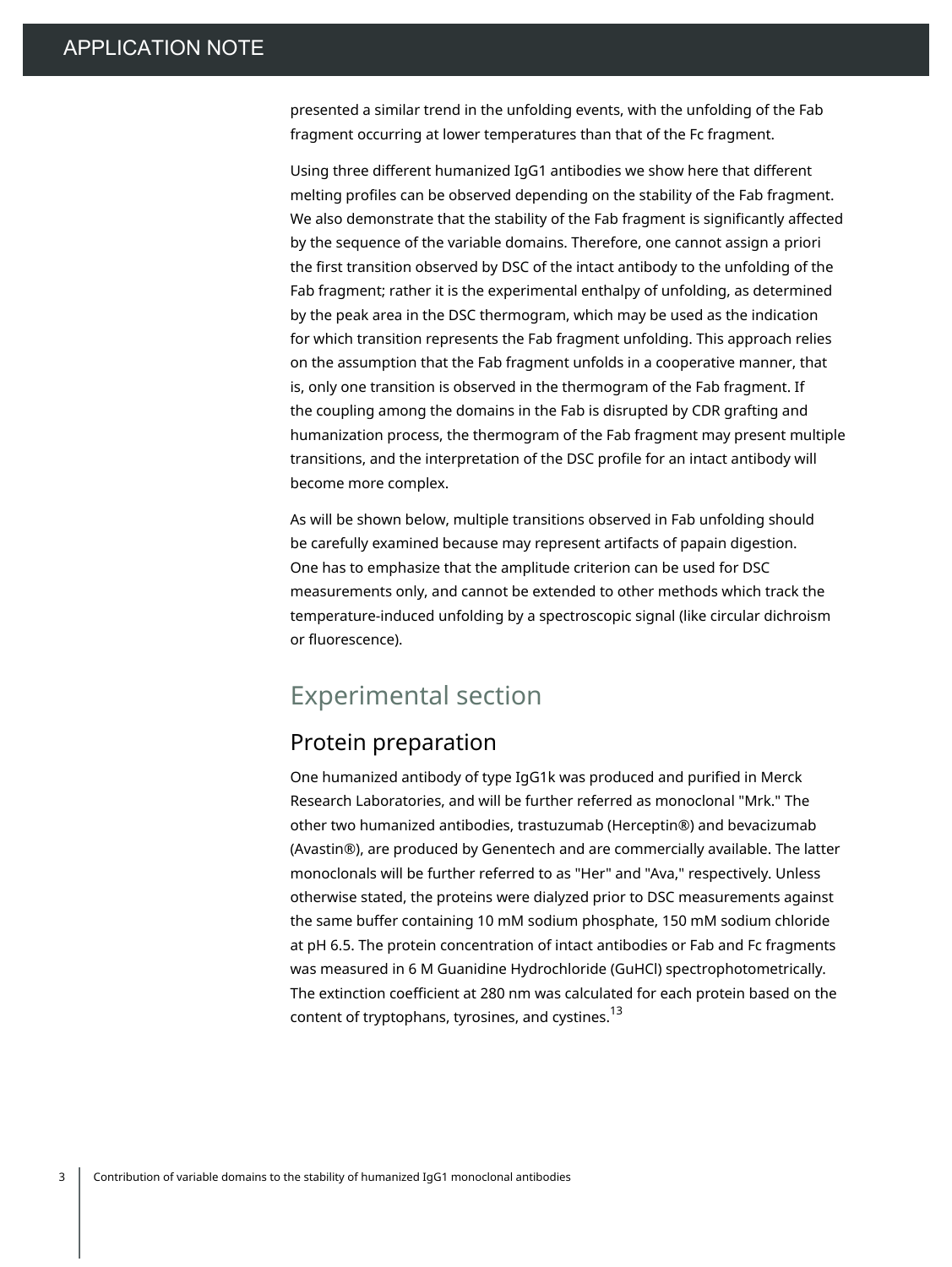### Papain digestion and fragment purification

Monoclonal antibodies were digested with immobilized papain (Pierce kit cat #44885, Rockford, IL) following manufacturer's instructions, with the exception that the incubation at 37°C was carried overnight. For Mrk and Ava antibodies, the Fab and Fc fragments were separated using Protein A column as described in the kit. Her antibody Fab fragment was found to bind to Protein A (it eluted from protein A column in the Fc fraction) and, therefore size-exclusion chromatography (SEC) was used for fragment separation. SEC was carried out on a ProStar HPLC system (Varian, Walnut Creek, CA) using two G3000SW<sub>XL</sub> columns (Tosoh Bioscience, Tokyo, Japan) connected together. The mobile phase used was 25 mM sodium phosphate, 150 mM sodium chloride, pH 6.8 and the flow rate was 0.5 mL/ min. With papain digestion carried overnight the digestion of Mrk antibody was not complete. Therefore, the Fc fragment of Mrk antibody was further purified using SEC (the same as above) to eliminate the undigested and partially digested (Fc-Fab) antibody.

Mass spectrometry together with SEC and SDS-PAGE revealed that approximately 75% of the Ava Fab fragment sample contained one or two clips in the VH domain and, importantly, that these clipped molecules are in a dimeric form (data not shown). Ava antibody Fab fragments, intact or clipped, were separated using the SEC system described above. The intact fraction of Ava Fab sample, purified by SEC, had 95% purity. Mass spectrometry confirmed that the intact fraction is formed by an intact light chain and an N-terminal heavy chain fragment that resulted from the expected papain digestion at H/T position in the hinge region, without additional cleavage sites in the VH domain. The Fab fragment from the Ava antibody, containing intact and clipped molecules, was found to have a broad, two-peak transition by DSC, suggesting that there are at least two distinct species with different melting temperatures. Based on the DSC profiles of the purified clipped and intact Fab fragments (data not shown), we propose that the transition with the lower melting point in the dimer(clipped)/ monomer (intact) mixture represents the dissociation/unfolding of clipped monomers. It is possible that the dimers, held together by non-covalent interactions, dissociate at higher temperatures and the clipped monomers are destabilized compared to the intact monomer due to the disruption of the polypeptide chain.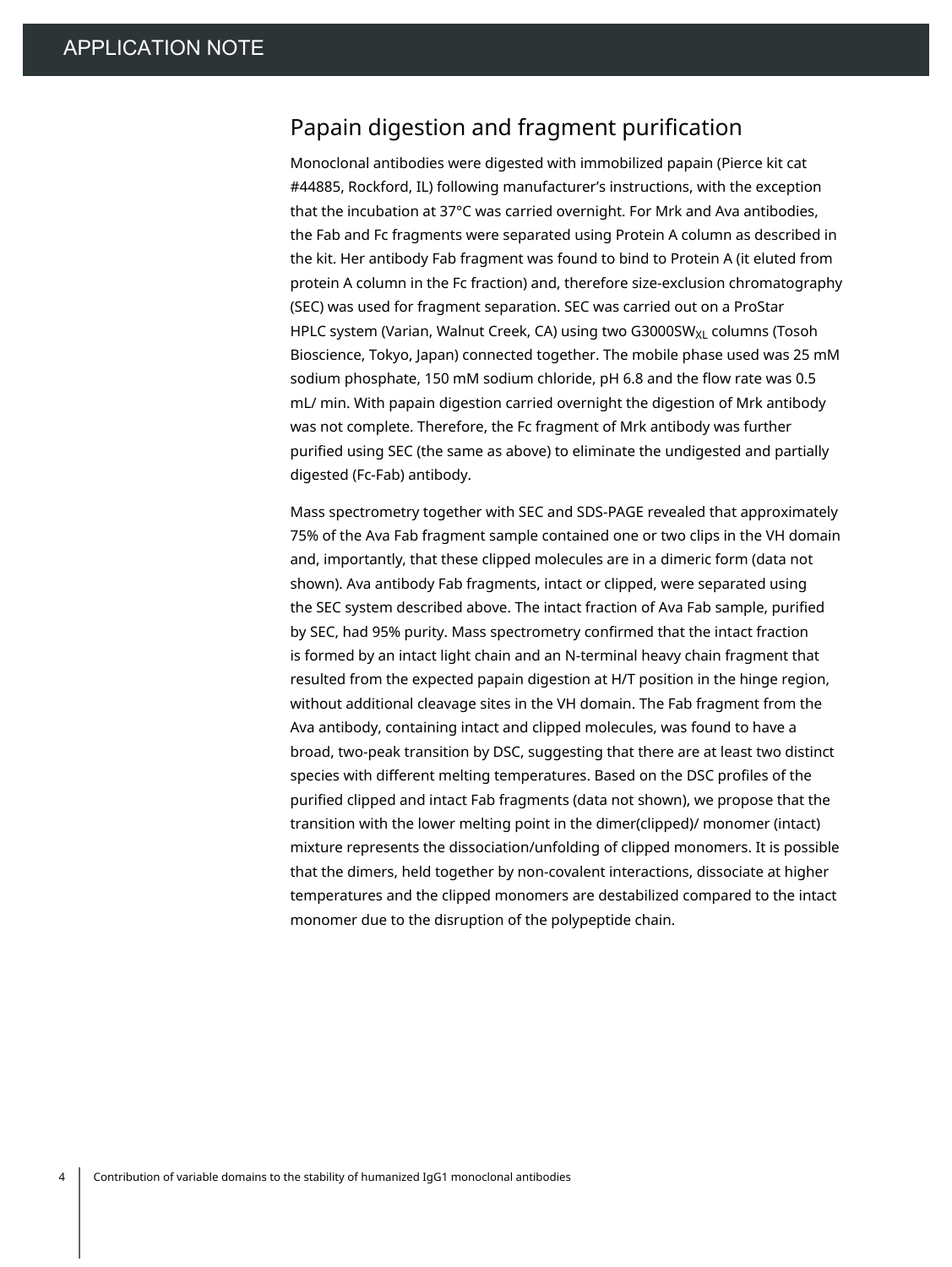#### Protein deglycosylation

Two milligrams of Mrk antibody was mixed with 2.2 ml of peptide N-glycosidase F (PNGase F, New England Biolabs, Ipswich, MA) and 20 ml of G7 buffer provided with the enzyme. The digestion was carried out for 24 h at 37°C. PNGase F converts the asparagine residue that contains the glycan chain into aspartic acid, and the completeness of the deglycosylation can be monitored by cationexchange chromatography (CEX). CEX was performed with ProPac WCX-10 4 250 mm column (Dionex Corporation, Sunnyvale, CA). Ten millimolars sodium phosphate pH 6.5 was used as mobile phase A. Mobile phase B had the components of mobile phase A plus 0.5 M NaCl. The antibody was separated with 10-45% gradient B over 25 min at 0.5 mL/min flow rate.

### Size-Exclusion Chromatography (SEC) with on-line refractive index and light scattering detection

The Fab fragment from Ava antibody sample was separated by SEC on Waters 2690 Separations Module (Waters Corporation, Milford, MA) using a G3000SW $_{XL}$ column (Tosoh Bioscience) with online refractive index (RI) (Waters 2410 RI Detector) and light scattering (LS) detection (PD2000, Precision Detectors, Franklin, MA). The mobile phase was 150 mM sodium chloride at a flow rate of 0.5 mL/min. The ratio of the refractive index and light scattering signal was used to calculate the ratio of molecular weights of the two Ava antibody Fab fragment fractions as described previously.<sup>14</sup> Shortly, RI and LS signals were normalized by the height of the putative dimer peak. The LS/RI for the maximum of the monomeric peak and the monomeric peak area were calculated to be 0.53 and 0.49, respectively. Because the LS/RI ratio is proportional to the molecular weight of the species, the putative dimer was found to have twice the molecular weight of the monomer.

#### SDS-PAGE

SDS-PAGE was performed using Tris-Glycine 4-20% gel (Invitrogen, Carlsbad, CA). Samples were prepared according to manufacturer's instructions and 15 mg of the Ava antibody Fab fragment were loaded per lane.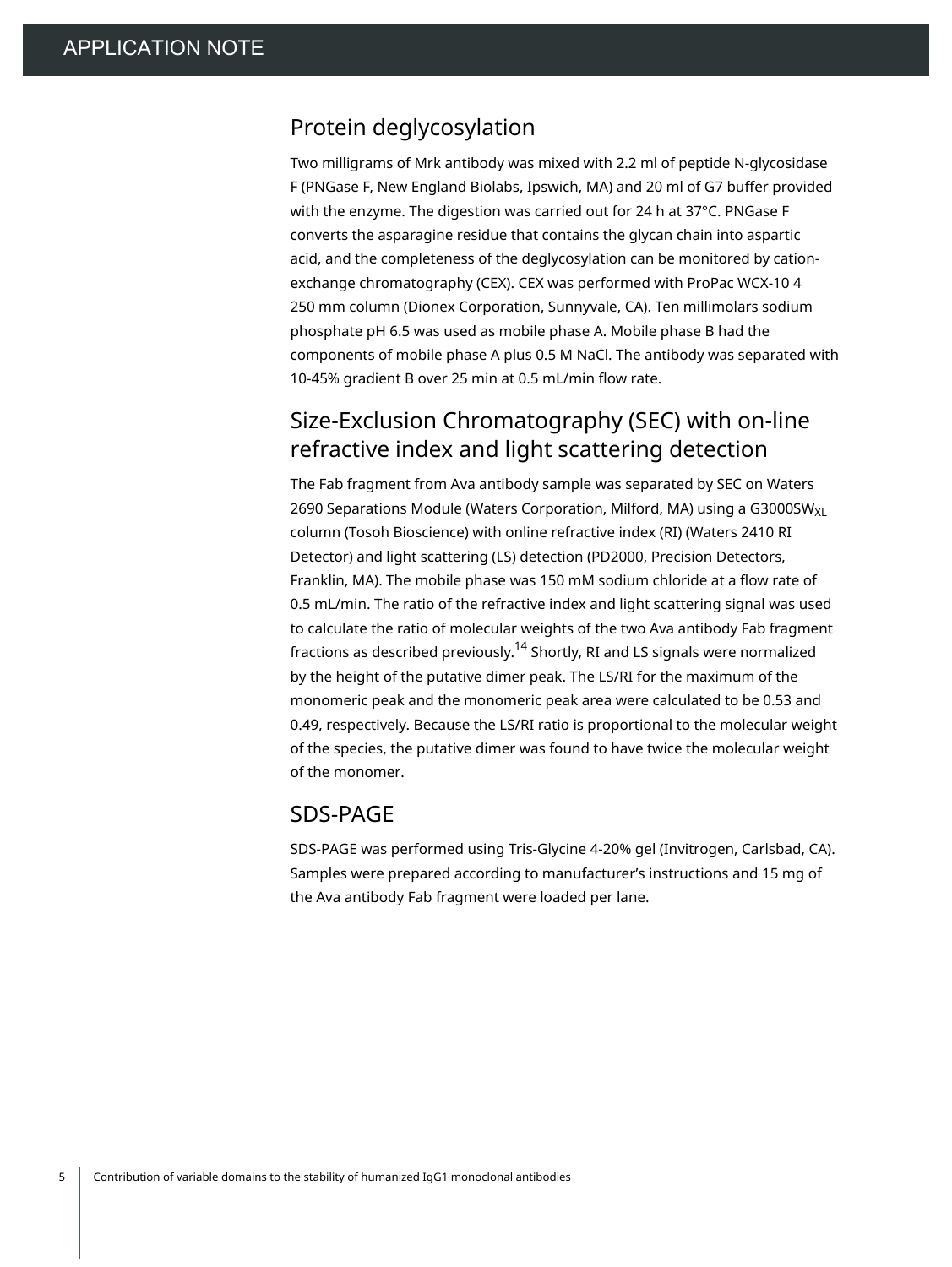#### Mass spectrometry

Mass spectrometry analysis was performed using a capillary HP1100 HPLC system coupled to an Agilent MSD-ESI-TOF VL mass spectrometer. In order to examine the masses of the light and heavy chains, the Fab samples were incubated with 50 mM DTT for 15 min at 75°C, followed by dilution into formic acid. The samples were injected onto a 0.5 mm50 mm Monolithic PSDVB column (Dionex), equilibrated at 70°C and eluted with a gradient of 0.1% formic acid in water and acetonitrile at a flow rate of 0.02 mL/min. Mass reconstruction from the raw data was accomplished with the Protein Confirmation software provided with the system.

#### DSC measurements

The DSC measurements were performed, unless otherwise mentioned, at 1 mg/mL protein and 1°C/min scan rate on a MicroCal VP-Capillary DSC Platform (MicroCal, LLC, Northampton, MA). The DSC profiles were calculated using the Origin 7.0 software: the buffer background was subtracted and the thermogram was normalized to the molar concentration of the protein. The final excess heat capacity thermogram was obtained by interpolating a cubic baseline in the transition region.

The melting temperatures reported represent peaks in the experimental thermograms and the enthalpy of unfolding was obtained using the Origin 7.0 software by integration of the area under the melting curves in the temperature range 55–90°C.

Because the transitions reported in this study are irreversible, all the experimental values reported for melting temperatures and enthalpies should be regarded as "apparent" values.

### Results

#### Temperature-induced unfolding of intact antibodies

The profiles of temperature-induced unfolding of three humanized IgG1 monoclonal antibodies (Mrk, Her, and Ava), under the same solvent conditions, are shown in Figure 2.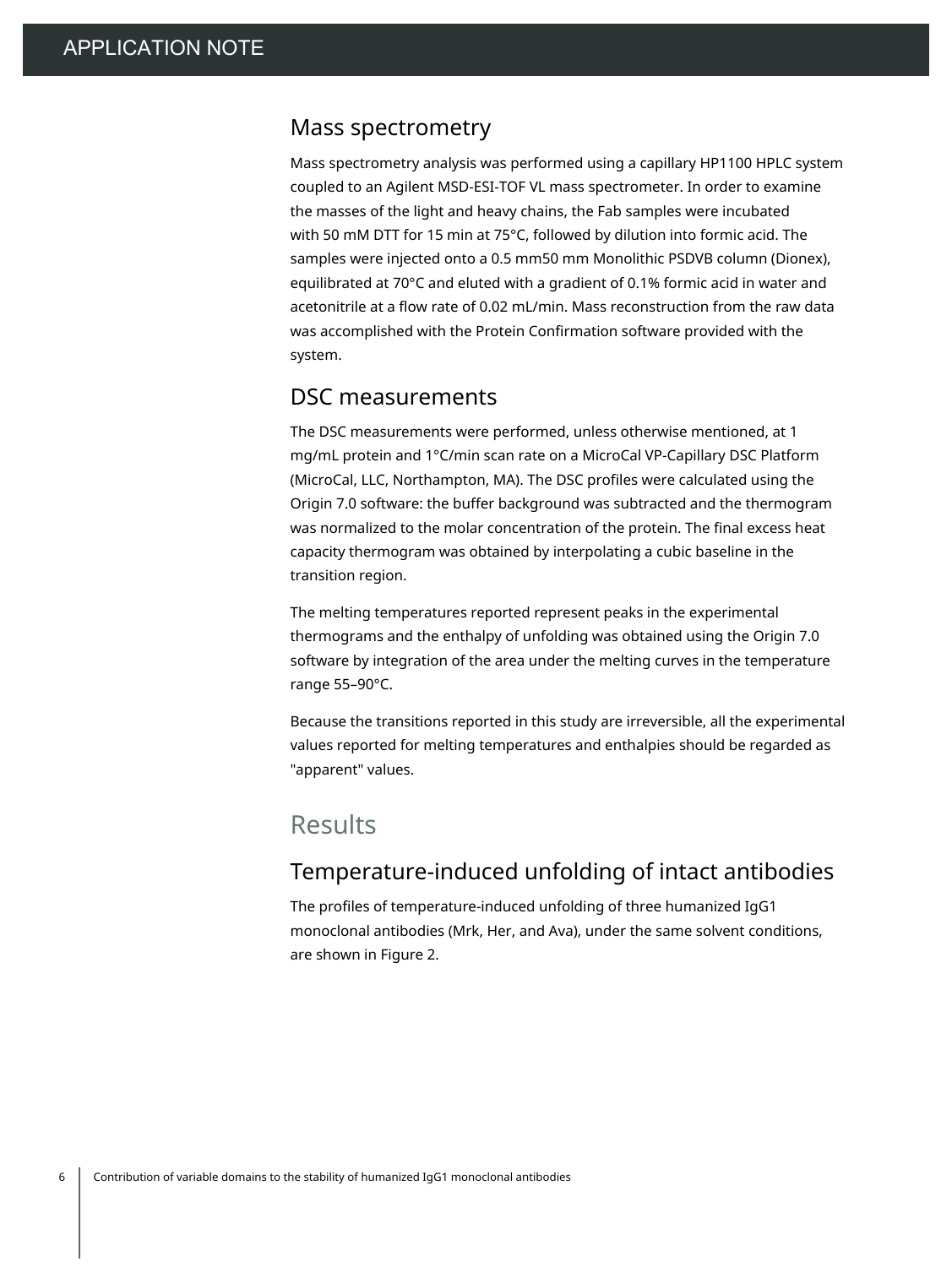

**Figure 2: Temperature-induced unfolding of full length IgG1 monoclonal antibodies: Mrk (solid line), Her (dotted line), Ava (dashed line). All proteins were in 10 mM sodium phosphate, 150 mM NaCl, pH 6.5.**

The thermogram of each protein consists of two transitions, centered around 70 and 80°C, but with different corresponding apparent enthalpies. For the Ava antibody, the first transition has larger amplitude than the second transition, while for Mrk and Her antibodies, the second transition has the larger amplitude. To evaluate the errors in determining melting temperatures and enthalpies, duplicate measurements for each antibody were performed several weeks apart. The results indicate that the variation of the melting temperature is within 0.25°C and that the variation in the measured enthalpy is less than 3.5%.

The DSC profile observed for the Ava antibody is similar to the temperature induced unfolding of another human IgG1 $^{11}$  and a murine IgG2a antibody. $^7$ Two transitions were observed for the murine antibody, with the first peak area about twice the area of the second peak. Further studies with fragments of the murine IgG2a antibody clarified that the first transition corresponds to the Fab fragment unfolding, while the second transition corresponds to the melting of the Fc fragment. Similar trend was reported for a different murine IgG2 antibody and its Fab and Fc fragments:<sup>8,15</sup> between pH 6 and 8 the intact antibody presents two transitions, with Fab unfolding corresponding to the first transition and Fc unfolding representing the second transition. In contrast, for a murine IgG1 antibody, only 1 peak was observed at pH 6.0, $^{\rm 6}$  the difference from IgG2a being ascribed to differences in the flexibility in the hinge region between isotype 1 and 2 in mice.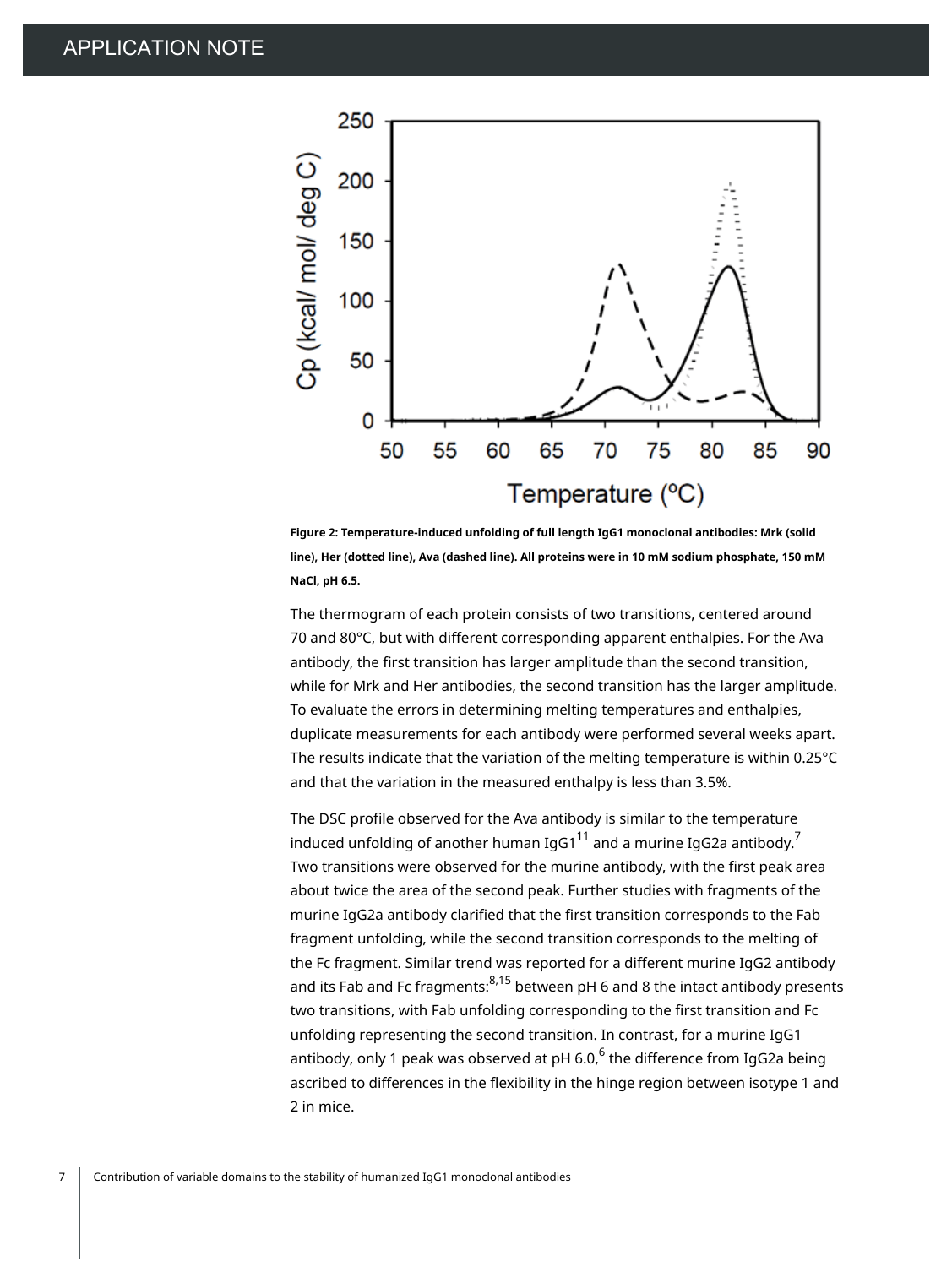Among the three humanized IgG1s investigated in this study, the temperatureinduced unfolding of the Ava antibody seems to follow the pattern observed for the two murine IgG2 antibodies. However, it is obvious that this trend is not followed by other humanized IgG1 monoclonal antibodies and, as it will be demonstrated later, the interpretation of the murine thermogram is not applicable to humanized antibodies. Detailed analysis of Fab and Fc fragments of humanized IgG1 antibodies described below shows a clear distinction between the thermograms of the Ava and murine IgG2 antibodies: the first transition in the Ava antibody represents the unfolding of the Fab fragment and the unfolding of one domain in the Fc fragment, while only the unfolding of the Fab fragment contributes to the first transition of the murine IgG2 antibodies reported so far.

#### Temperature-induced unfolding of fab fragments

Fab fragments from Mrk, Her, and Ava antibodies were obtained by papain digestion followed by chromatographic separation using protein A and/or sizeexclusion columns. The purity of the Fab fragments, assessed by SEC and nonreduced SDS-PAGE was ~90% for the Her antibody, and larger than 95% for Mrk and Ava antibodies (data not shown). Temperature-induced unfolding profiles of Fab fragments from Mrk, Her, and Ava antibodies are shown in Figure 3.



**Figure 3. Temperature-induced unfolding of Fab fragments of IgG1 monoclonal antibodies: Mrk (solid line), Her (dotted line), Ava (dashed line). All proteins were in 10 mM sodium phosphate, 150 mM NaCl, pH 6.5.**

The thermograms of Mrk and Her Fab fragments present only one peak around 80°C, the temperature where the large-amplitude transition was observed for the corresponding intact antibodies. For both Mrk and Her Fab fragments the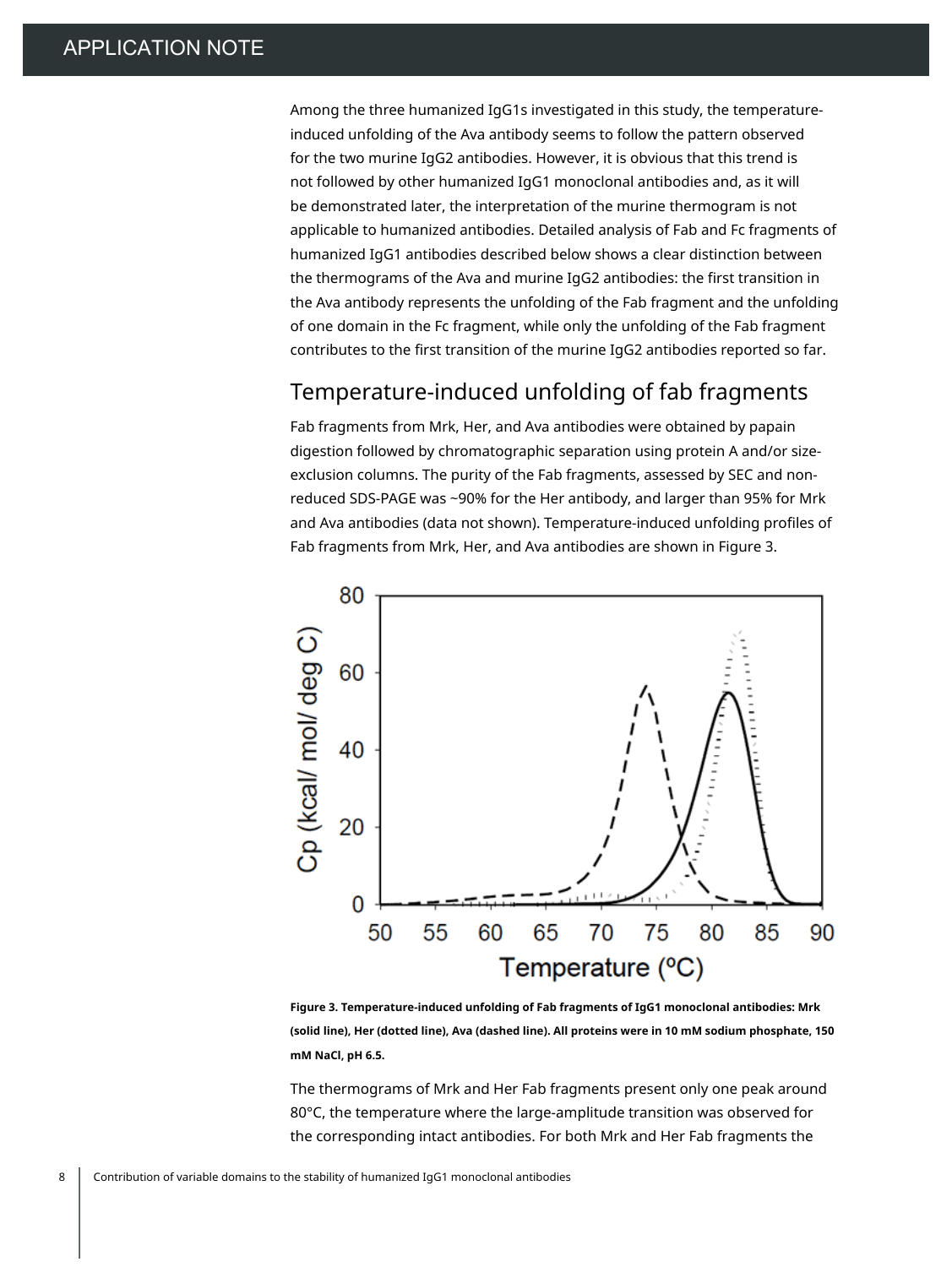experimental enthalpies of unfolding are in the range 320–340 kcal/ mol. For each fragment, the variation in the measured enthalpy was found less than 3% and the variation in measured  $T_m$ <0.2°C.

The Fab fragment from Ava antibody was found to show structural heterogeneity after papain treatment (see Experimental section for more details). Additional papain cleavage sites in IgG1 variable domains were reported and it has been proposed<sup>16</sup> that CDR conformation could be the determining factor for the increased susceptibility for enzymatic digestion. The DSC profile of the intact Ava Fab fragment (purified from the heterogenous sample by SEC) is shown in Figure 3 and it has a melting temperature of ~74°C, close to that observed for the first transition in the full-length Ava antibody (Figure 2). The experimental enthalpy of unfolding of the Ava antibody Fab fragment is 316 kcal/mol, within 1% of the experimental enthalpy of the Her antibody Fab fragment. It is worth noting that the clipped Fab fragment of Ava antibody is significantly destabilized compared to the intact fragment and has a strong tendency to dimerize. Based on the concentration dependence (data not shown), the dimers formed upon papain cleavage are distinct from dimers previously reported for the intact Ava antibody.<sup>17</sup>

#### Temperature-induced unfolding of Fc fragments

DSC results of the Fc fragments resulting from Mrk, Her, and Ava antibodies are shown in Figure 4.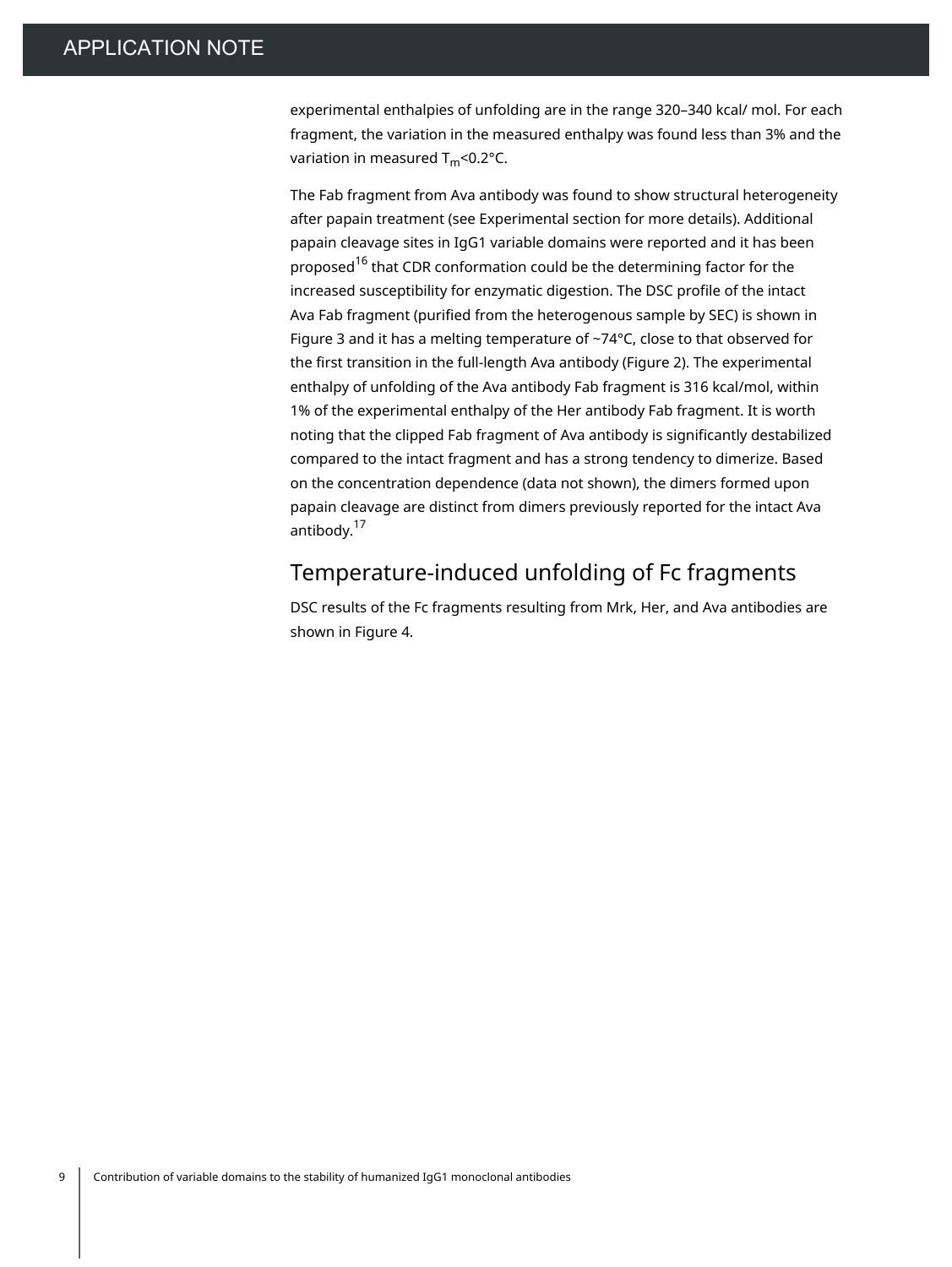

**Figure 4. Temperature-induced unfolding of Fc fragments of monoclonal antibodies: Mrk (solid line), Her (dotted line), Ava (dashed line). All proteins were in 10 mM phosphate buffer, 150 mM NaCl, pH 6.5**

The unfolding presents two peaks centered around 70 and 80°C. The measured enthalpies of unfolding for Mrk Fc are about 190 kcal/mol and 160 kcal/mol, respectively (as found with the intact antibodies and Fab fragments, the variations in the measured enthalpies did not exceed 3.5%). No significant variations among the thermograms are expected, based on the fact that all three humanized IgG1 antibodies have the same amino acid sequence in the Fc fragment resulting from papain digestion. As it will be shown later in this study, the transition of the Fc fragment centered around 70°C is significantly affected by glycosylation, so it may be possible that the small differences in the first peak reflect different glycosylation patterns for the different antibodies.

The bimodal distribution of the temperature-induced unfolding of the human IgG1 Fc fragment is in agreement with previous reports.<sup>18,19</sup> Studies using fluorescent-labeled domains $^{\rm 12}$  or Fc fragments with different glycosylation patterns<sup>20</sup> indicated that the first transition represents CH2 domain unfolding and the second transition represents CH3 domain melt. The two transitions may be somehow coupled around neutral pHdue to a contact area $^{12}$  of 400 Å $^2$ . The coupling of the unfolding of the CH2 and CH3 domains is suggested also by the DSC profile of a fusion protein containing the Fc fragment.<sup>19</sup> In this fusion construct, the melting temperature corresponding to CH2 domain unfolding shifts to a lower value, and the enthalpy of the transition corresponding to CH3 is increased relative to that of CH2.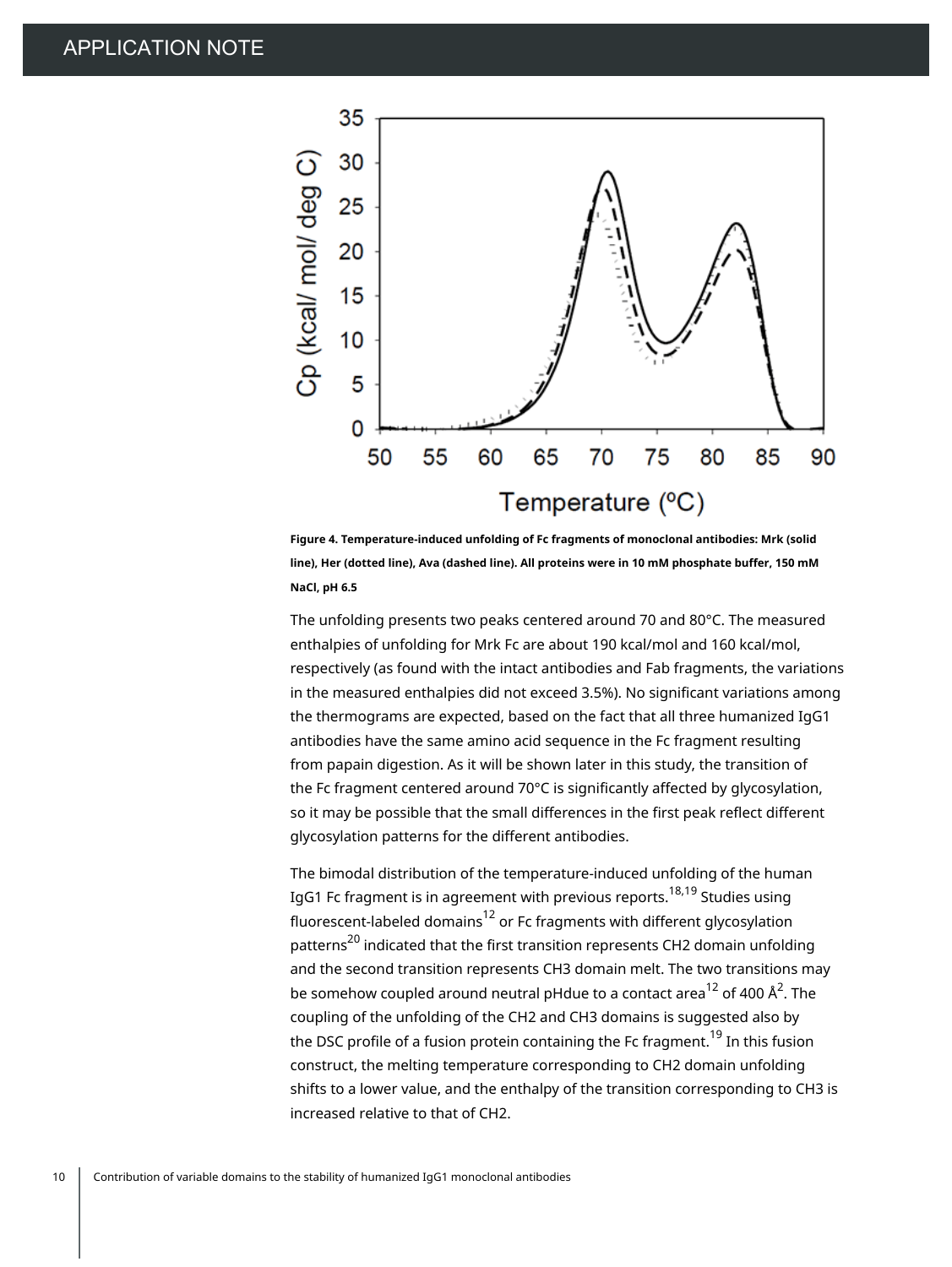The ratio of the enthalpies of the two transitions (CH2/CH3) is slightly larger in previous reports (between 1.4 and 1.6), and this may be due to differences in the glycosylation pattern and/or due to differences in solution pH. Studies on rabbit IgG $^9$  showed that, at pH greater than 4, the first Fc transition is larger in amplitude than the second, but at pH 3.5 the second Fc transition becomes about three times larger than the first one. It is interesting to note that the Fc fragments from murine IgG2a or IgG2b isotypes present only one transition, as reported in studies using two different murine molecules.<sup>7,15</sup> It may be possible that the coupling between the CH2 and CH3 domains is much stronger in a murine monoclonal antibody compared to the coupling in an human corresponding isotype, and the two domains unfold in a cooperative manner, similar to Fab fragment unfolding.

### DSC profile analysis for the Mrk antibody

Temperature-induced unfolding of the Mrk antibody and its Fab and Fc fragments are shown in Figure 5. The variations in measured melting temperatures between intact antibody and fragments are less than 0.5°C, and the relative variation in total measured enthalpy between intact antibody and fragments is less than 10%.



**Figure 5. Temperature-induced unfolding of Mrk monoclonal antibody: full length (black solid line), Fab fragment (dotted line), Fc fragment (dashed line), full length deglycosylated (blue solid line). A curve representing the sum 2\*Fab+Fc is shown in red dash-dotted line.**

Figure 5 also contains a thermogram that was obtained as a sum of 1:2 molar contributions from the Fc and Fab fragments. The calculated thermogram is in good agreement with that obtained the intact antibody. In a separate experiment, a 1:2 molar mixture of Fc and Fab fragments corresponding to 1 mg/mL of the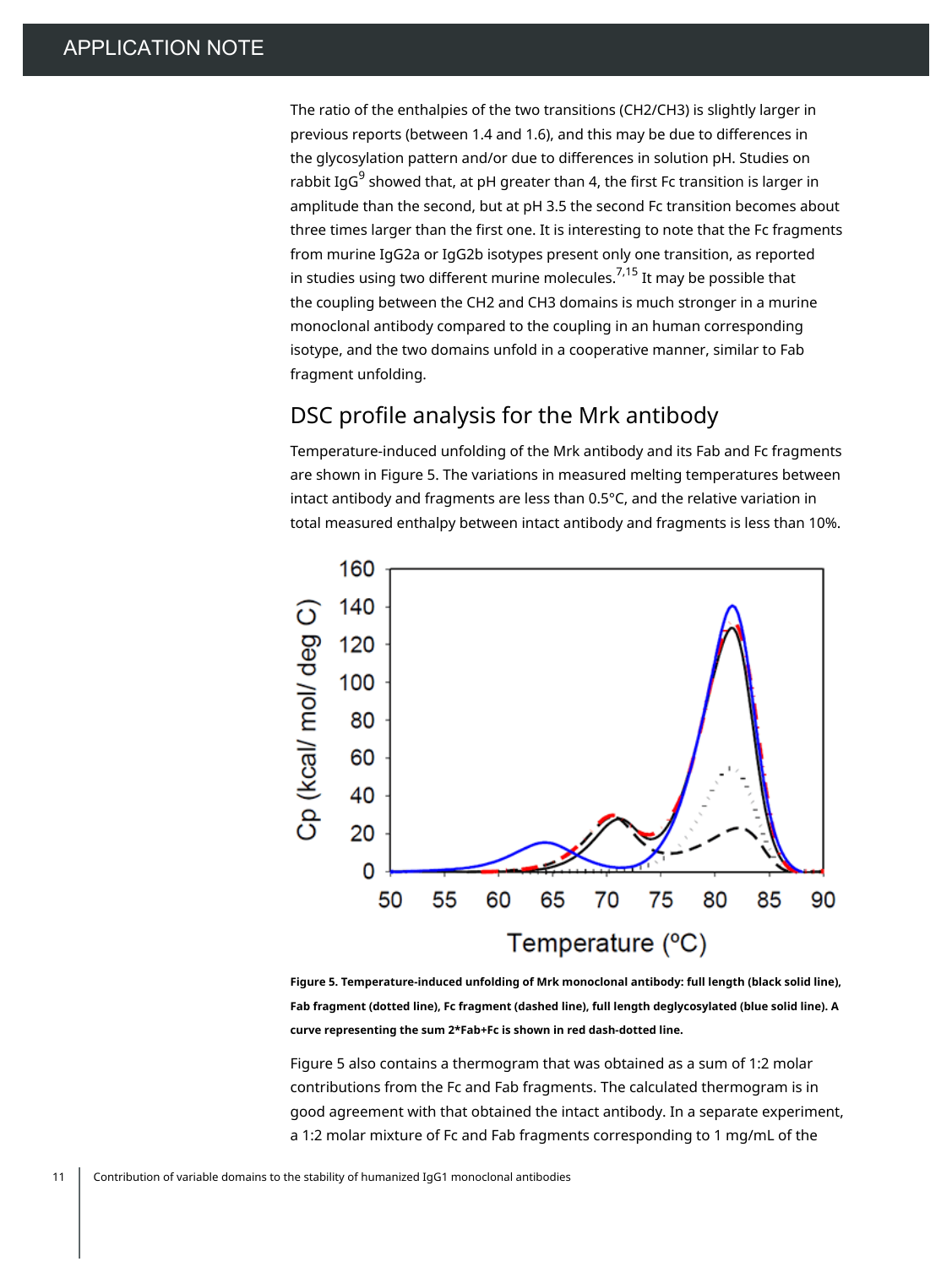full length antibody was prepared. Results of DSC measurements performed on the Fc/Fab mixture for overlapped very well with measurements performed with the full length, intact antibody (data not shown). All these observations support the conclusion that the unfolding of the Fab and Fc fragments are independent events.

To our knowledge, this is the first report to demonstrate that the thermogram of the intact antibody at neutral pH can be expressed as the sum of the thermograms of the Fab and Fc components. This additivity demonstrates that the temperature induced unfoldings of the Fab and Fc fragments in an intact antibody are independent from each other. Table 1 summarizes the results of DSC measurements on all three monoclonal antibodies and their fragments.

| Table 1: Experimental Values for Melting Temperatures and Enthalpies |
|----------------------------------------------------------------------|
| of the Three Humanized Monoclonal Antibodies and their Corresponding |
| <b>Fragments</b>                                                     |

|                | <b>First Transition</b> |                                | <b>Second Transition</b> |                                |                                                |
|----------------|-------------------------|--------------------------------|--------------------------|--------------------------------|------------------------------------------------|
| <b>Protein</b> | $T_m$ (8°C)             | <b>Enthalpy</b><br>(kcal/ mol) | $T_m$ (8°C)              | <b>Enthalpy</b><br>(kcal/ mol) | <b>Total</b><br><b>Enthalpy</b><br>(kcal/ mol) |
| Mrk            |                         |                                |                          |                                |                                                |
| Intact         | 71.0                    | 157                            | 81.5                     | 786                            | 943                                            |
| Fab            |                         |                                | 81.4                     | 341                            | 341                                            |
| Fc             | 70.6                    | 192                            | 82.0                     | 158                            | 350                                            |
| Her            |                         |                                |                          |                                |                                                |
| Intact         | 71.4                    | 163                            | 81.8                     | 835                            | 998                                            |
| Fab            |                         |                                | 82.4                     | 318                            | 318                                            |
| Fc             | 69.7                    | 170                            | 82.2                     | 155                            | 325                                            |
| Ava            |                         |                                |                          |                                |                                                |
| Intact         | 71.2                    | 800                            | 82.9                     | 138                            | 938                                            |
| Fab            |                         |                                | 74.1                     | 316                            | 316                                            |
| Fc             | 70.0                    | 185                            | 82.0                     | 138                            | 323                                            |

The separation between the first and second transition was determined by the peack valley in Cp.

For Her and Ava monoclonal antibodies, the relative variations in total measured enthalpy between intact antibody and fragments are 4% and 2%, respectively. However, the variations in the apparent melting temperatures between the intact antibody and fragments exceed, in some cases, 1°C. Consequently, for Ava and Her monoclonal antibodies, the agreement between the calculated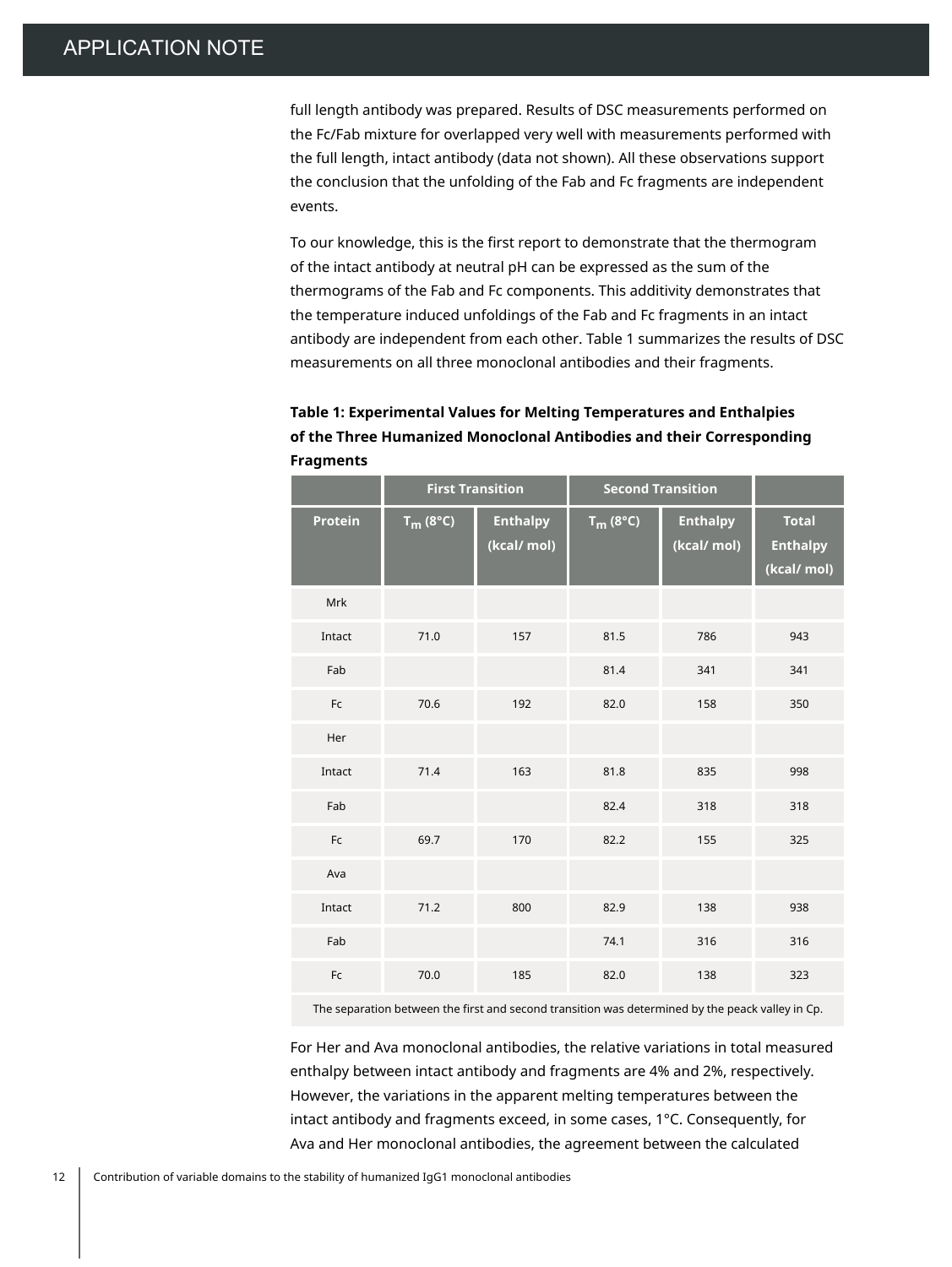thermogram from those of the fragments (2\*Fab+Fc) and the experimental thermogram of the whole antibody is not as good as in the case of Mrk antibody. It may be possible that the impact of the irreversibility of unfolding is different from protein to protein. As it will be discussed in more detail later, it was found that the experimental melting temperatures, and not the measured enthalpies, show larger variations when the scan rate is changed in a thermal melt. The independence of Fc and Fab fragments unfolding assessed by calorimetric measurements was reported for a rabbit antibody at pH 3.5, $^{\rm 9}$ however, extrapolation of this result to neutral pH is not trivial for the following reasons: (1) the antibody adopts an alternative conformation at low pH, with significant changes in the coupling among different domains; (2) the reversibility of temperature-induced unfolding varies dramatically with pH, from a completely reversible process at pH 2 to a completely irreversible process at neutral pH. $^{\mathrm{5}}$  An important consequence of the demonstrated uncoupled thermal unfolding of the Fab and Fc fragments is that any findings pertinent to the stability of the Fc or Fab fragments should be relevant for the stability properties of the intact antibody as well.

Glycan removal from the CH2 domain of the full-length Mrk antibody resulted in a shift of the first transition (Figure 5), leaving the transition that occurs at the higher temperature unchanged. This suggests that the first peak in the thermogram of the full-length Mrk antibody represents the unfolding of the CH2 domain. Similar findings were reported for other human Fc fragments:<sup>20</sup> only the first peak shifted upon changes in glycosylation, while the second peak was glycosylationindependent.

Changes in the glycosylation pattern may not affect the intrinsic stability of the CH2 domain, but instead diminish the stabilization energy for that domain resulting from CH2-CH2 and/or CH2-CH3 inter-domain interactions. Previous studies on unglycosylated, murine CH2 domain demonstrated that this domain is relatively unstable compared to other monoclonal antibody domains and the lower instability was proposed to be due to a higher flexibility of the structure needed to accommodate interactions with different Fc receptors. $^{\mathrm{21}}$  The unfolding of intact, full-length monoclonal antibodies at pH 6.5 is completely irreversible. Samples that were heated up to 90°C do not show any unfolding transitions when reheated in a second scan. This is in agreement with previous reports showing that the unfolding of monoclonal antibodies is irreversible around neutral pH and reversible at pH 2 where the protein is in an "alternative immunoglobulin" conformation.<sup>5</sup> For a rabbit antibody at pH 3.5 the additivity of Fc and Fab unfolding was also demonstrated.<sup>9</sup> Our data presented above shows similar additivity for a humanized monoclonal antibody at pH 6.5, in a conformation distinct from the acid-induced folded form. For a murine monoclonal antibody a difference of ~80 kcal/mol (about 10%) between the enthalpy of the intact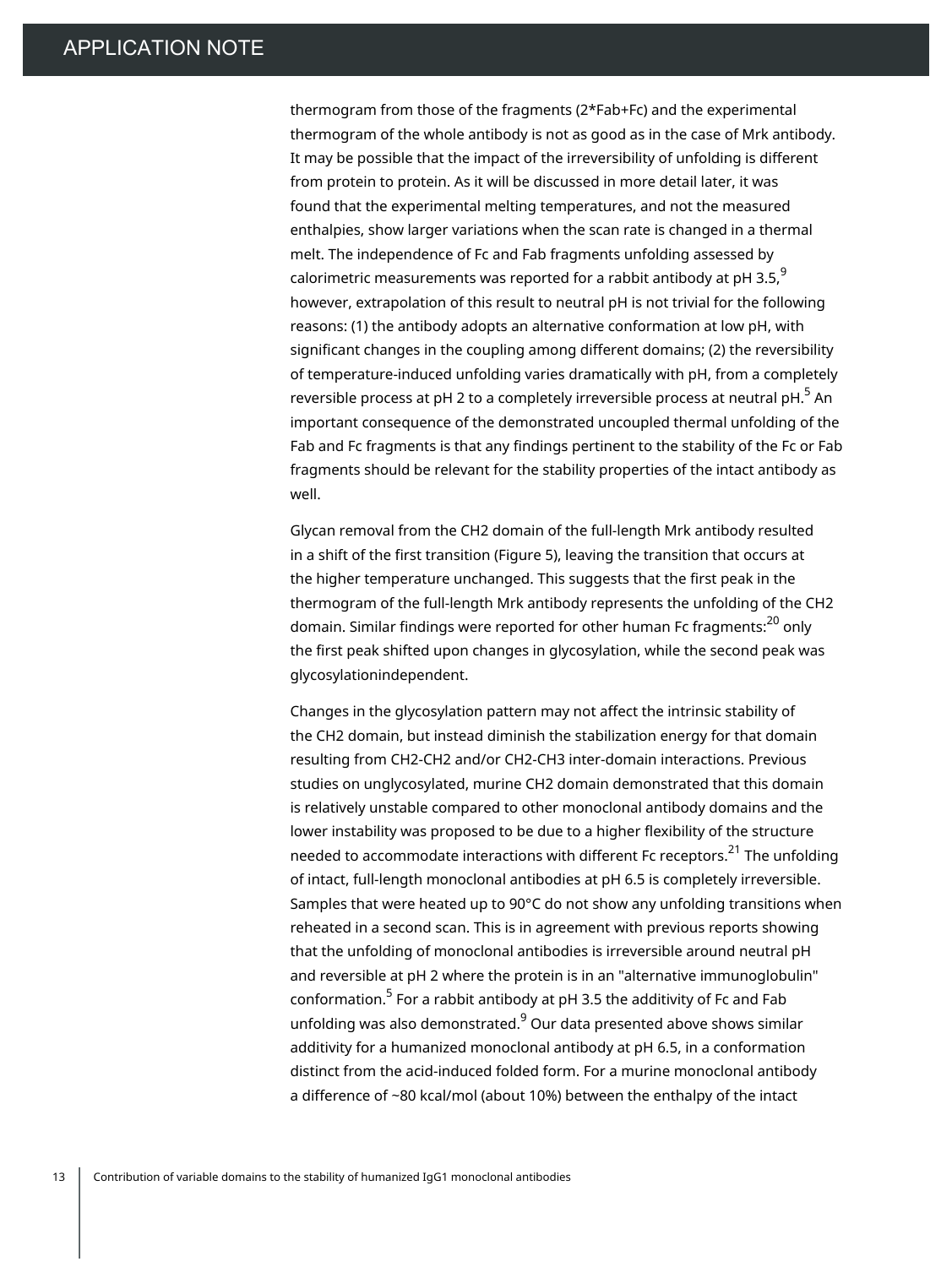antibody and the sum of enthalpies of fragments unfolding at neutral pH $^7$  was reported.

Although differences in the measured enthalpies of unfolding and/or melting temperatures between intact monoclonal antibodies and fragments may be considered an indication that the fragments do not unfold in an independent manner (coupling between Fab and Fc unfolding was proposed for a murine monoclonal antibody<sup>15</sup> caution should be exerted when interpreting irreversible melts. It may be possible that a correct evaluation of the area for the transitions that occur at high temperatures may be precluded by different contributions of the aggregation process to the thermogram. The rate of aggregation depends on a multitude of factors, including sequence propensity for aggregation, protein concentration, solvent conditions, and, importantly, configuration of the calorimeter cell. Consequently, the contribution of aggregation/precipitation at high temperatures may vary from case to case and, for some monoclonal antibodies, obtaining post-transition baselines at high temperatures may be impossible in a non-capillary DSC.

The influence of aggregation on the DSC profile for a human IgG1 was demonstrated by studies using an antibody against human tumor necrosis factorα (TNF-α). In that particular case, the Fab fragment had a melting temperature close to that of the CH2 domain (similar to the Ava case), but the transition for the CH3 domain unfolding in the intact antibody was obscured by extensive aggregation. $^{22}$  As a result, the apparent DSC profile for the human IgG1 antibody against TNF-α has only 1 peak. According to the calorimetric enthalpies reported, $^\mathrm{22}$  adding the contributions of Fab and Fc fragment enthalpies (310 kcal/ mol for Fab, 198 kcal/mol for CH2 and 165 kcal/mol for CH3), one would expect about 983 kcal/mol for the full-length antibody. However, only 678 kcal/mol were reported for an "intact" molecule, so the enthalpy balance clearly indicates that a significant part of the Fab and Fc unfolding is not captured in the profile for the "intact" antibody.

#### Impact of pH on the IgG1 stability

Based on our experience, the 2-peak distribution of the DSC profile of IgG1 monoclonal antibodies is a shape to be expected in most cases studied, and it reflects the fact that the melting point of the Fab fragment is either comparable to that of the CH2 domain (when the first transition of the intact, full-length antibody has the larger area) or to that of the CH3 domain (when the second transition of the intact, full-length antibody has the larger area). However, it may be possible that the Fab fragment melting temperature occurs at distinct values which are lower, intermediate, or higher than those of the domains in the Fc fragment. For those cases, it is expected that the DSC profile for an IgG1 antibody will present 3 peaks.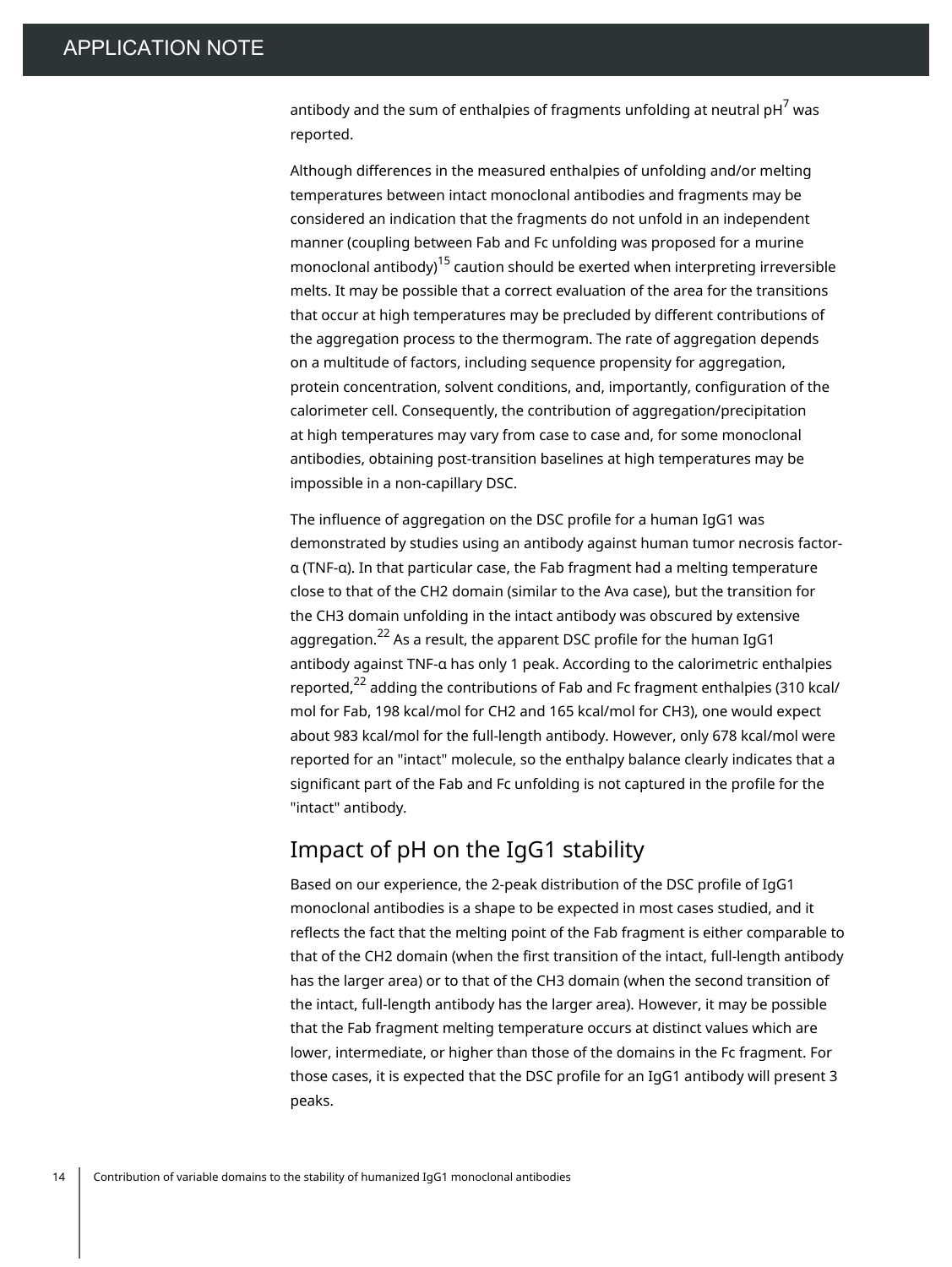The relative shift of the melting temperature for the Fab fragment compared to the Fc fragment may be produced by either affecting Fab stability (by CDR grafting and humanization process) or Fc stability (by changing the pH). For the Ava antibody, changing the pH from 6.5 to 5.5 produces a separation of the CH2 and Fab unfolding, and the DSC profile changes from a two-peak to a three-peak shape, with Fab melting occurring at intermediate temperatures between those of the CH2 and CH3 domains (Figure 6A). The temperature-induced unfolding of Mrk antibody at pH 5, 6, and 7 is shown in Figure 6B.



**Figure 6A. Temperature-induced unfolding of Ava, full length antibody, in pH 5.5 (solid line) and pH 6.5 (dotted line).**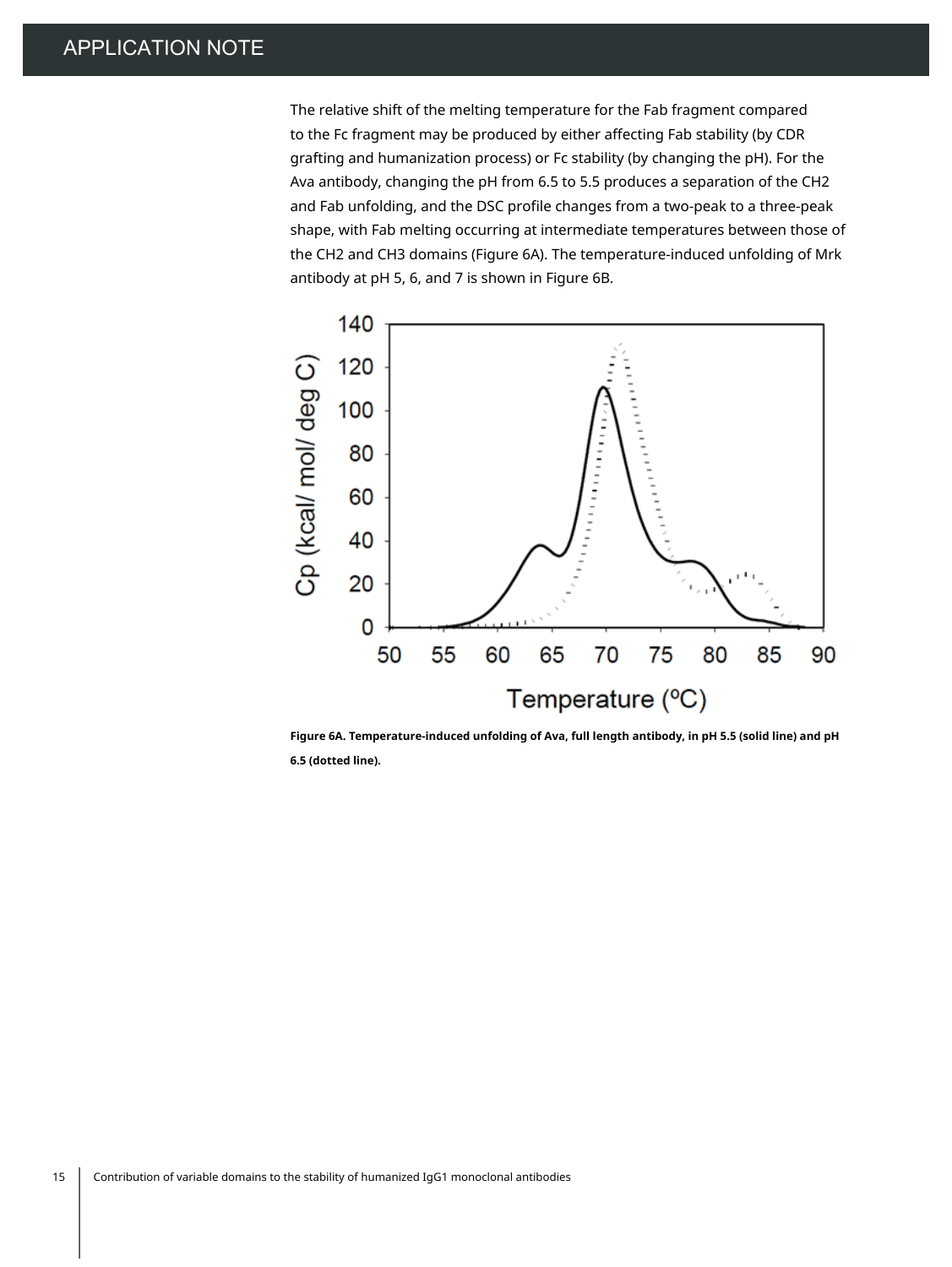

**Figure 6B: Temperature- induced unfolding of Mrk, full length antibody, in pH 5 (solid line), pH 6 (dotted line) and pH 7 (dashed line).**

It is evident that the pH has a greater impact on the melting temperature of the first transition than on the melting temperature of the second transition. Although the 3-peak model seem to suffice to describe the examples above and the data published in the literature, we cannot exclude a priori that more complex patterns may be observed for some humanized IgG1 monoclonal antibodies. In those cases, more investigations will be required to explain the profile and we speculate that the deviations may be a consequence of significant structural heterogeneity or may reflect the impact of CDRs on the disruption of the cooperative (simultaneous) unfolding of the variable domains.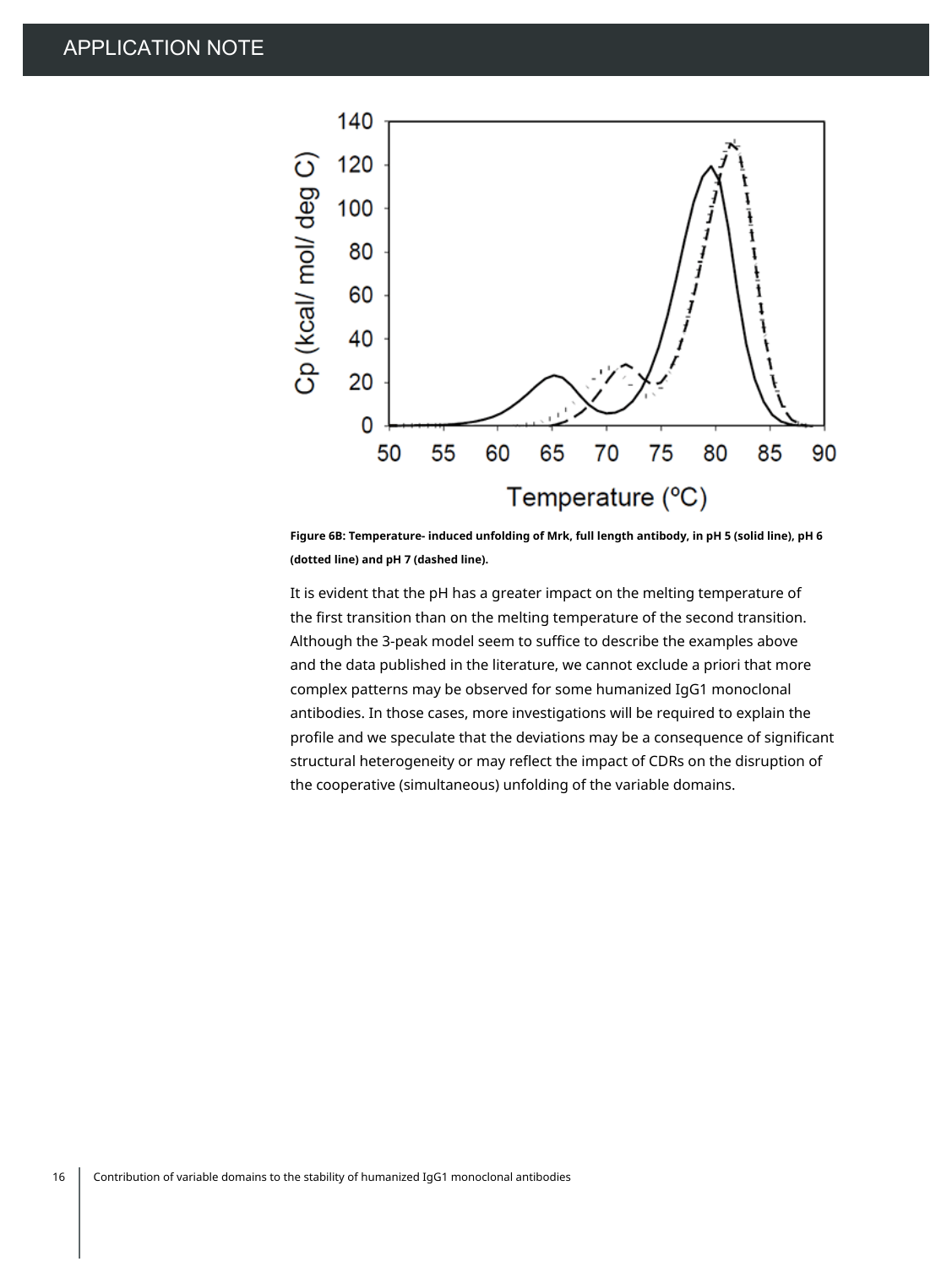### Discussion

Our results demonstrate that solvent-exposed loops of CDRs and humanizationrelated mutations have a significant impact on the stability of the Fab fragment and the impact can be much larger than the differences in stability between different human Fab frameworks. The stabilities of Mrk and Her Fab fragments are comparable, but both are significantly different from the stability of the Ava Fab fragment, despite the fact that there is a greater sequence similarity between Ava and Her than between Mrk and Her antibodies. Ava and Her antibodies contain the same consensus frameworks, VHIII for the heavy chain and Vk1 for the light chain.<sup>23,24</sup> The Mrk antibody was humanized using different human frameworks, VHII for the heavy chain and Vκ2 for the light chain. The light and heavy chain frameworks used in Ava and Her molecules are among the most stable domains of different families (2.1 and 3.0 kcal/mol, respectively), while the light and heavy frameworks used in the Mrk antibody are among the least stable domains (1.5 and 1.6 kcal/mol, respectively).<sup>4</sup> Sequence alignment of the variable domains in Her and Ava antibodies is shown in Figure 7.

| 1N8Z HC<br>1BJ1_HC |     |                  | EVOLVESGGG LVOPGGSLRL SCAASGFNIK DTYIHWVROA PGKGLEWVAR<br>YTFT <b>NYGMN</b> GW       | 50                                                            |
|--------------------|-----|------------------|--------------------------------------------------------------------------------------|---------------------------------------------------------------|
| 1N8Z HC<br>1BJ1 HC | 51  |                  | IYPTNGYT-- - RYADSVKGR FTISADTSKN TAYLOMNSLR AEDTAVYYCS<br>.---.TGE PTADF.R. F.LS  A | 100                                                           |
| 1N8Z HC<br>1BJ1 HC | 101 | KYPHYY.SSH WYF.V | RWGGDGF YAMDYWGQGT LVTVSSASTK GPSVFPLAPS SKSTSGGTAA                                  | 150                                                           |
| 1N8Z LC<br>1BJ1 LC |     |                  | DIQMTQSPSS LSASVGDRVT ITCRASQDVN TAVAWYQQKP GKAPKLLIYS<br><u>sIS NYLN</u> VF         | 50                                                            |
| 1N8Z LC<br>1BJ1 LC | 51  |                  | ASFLYSGVPS RESGSRSGTD FTLTISSLQP EDFATYYCOQ HYTTPPTFGQ                               | 100                                                           |
| 1N8Z LC<br>1BJ1 LC | 101 |                  |                                                                                      | 150<br>GTKVEIKRTV AAPSVFIFPP SDEQLKSGTA SVVCLLNNFY PREAKVQWKV |

**Figure 7. ClustalW <sup>35</sup> sequence alignment for the variable domains of the light (LC) and heavy (HC) chains for Her36 (pdb file 1n8z) and Ava<sup>37</sup> (pdb file 1bj1) antibodies. CDRs are in bold and underlined. Note that only few residues outside of the CDRs are different. The arrows show the additional papain clipping sites in Ava Fab fragment. Asterisk (\*) indicates that the exact location of this cleavage site was not determined. Hyphens in HC CDR2 indicate gaps introduced by ClustalW.**

There are 10 positions in the heavy chain and 2 positions in the light chain outside of the CDRs that are different between the two antibodies. However, as the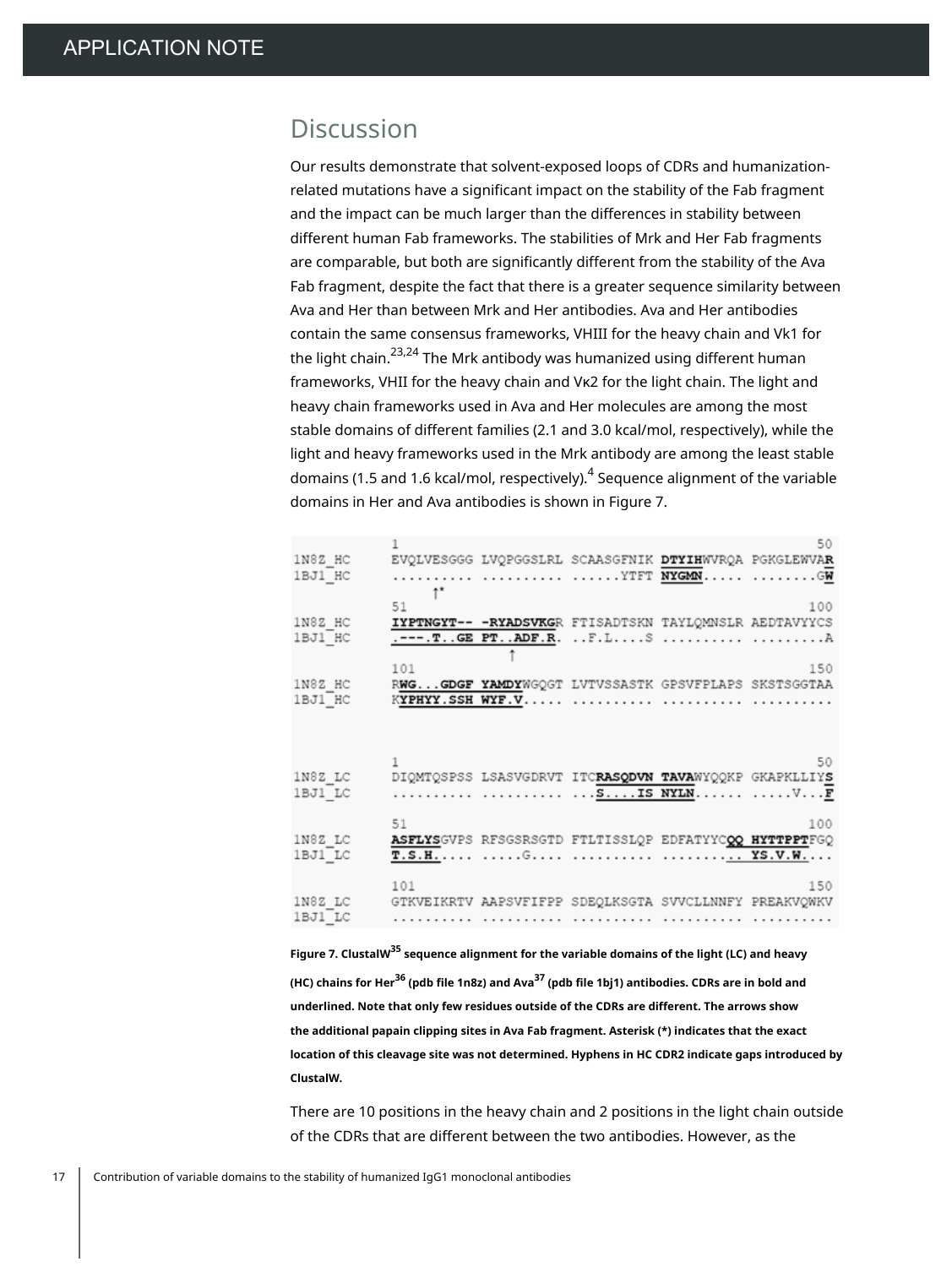structural alignment of the heavy chain variable domains shows (Figure 8), the changes are limited to solvent-exposed regions, leaving the immunoglobulin fold core unaltered.



**Figure 8. VAST <sup>38</sup> Alignment of the variable heavy chains of Her and Ava. Red: conserved residues, blue: non-conserved residues, gray: extra residues, green: disulfide bond, yellow: Ala61 in Ava.**

Previous studies on multi-domain proteins<sup>25,26</sup> modeled the stabilization due to the interactions between domains by inclusion of an interface free energy. This free energy goes to zero after the unfolding of one of the domains involved in the pair wise interaction, so the stabilization is observed only for the least stable domain, that is, the domain with the lowest melting temperature. Therefore, the stability of an antibody can be affected by CDR grafting and the humanization process by a combination of any of the following factors: (1) selection of human variable framework; (2) impact of CDRs and additional mutations in the human framework on the intrinsic stability of each variable domain (VH or VL); (3) impact of CDRs and additional mutations in the human framework on the energy of interaction between the domains. It is beyond the goal of this study to determine whether the significant differences in the stability between Ava and Her Fabs are mainly due to changes of intrinsic stabilities of the domains or to significant modifications of domain/domain interactions. Although mutations in key positions of human germline consensus sequences can significantly alter the stability of variable domains, $^{27}$  we speculate that the differences between Ava and Her stability are likely due to changes in domain–domain interactions. Previous studies with scFv fragments revealed that CDR3 from both VH and VL have an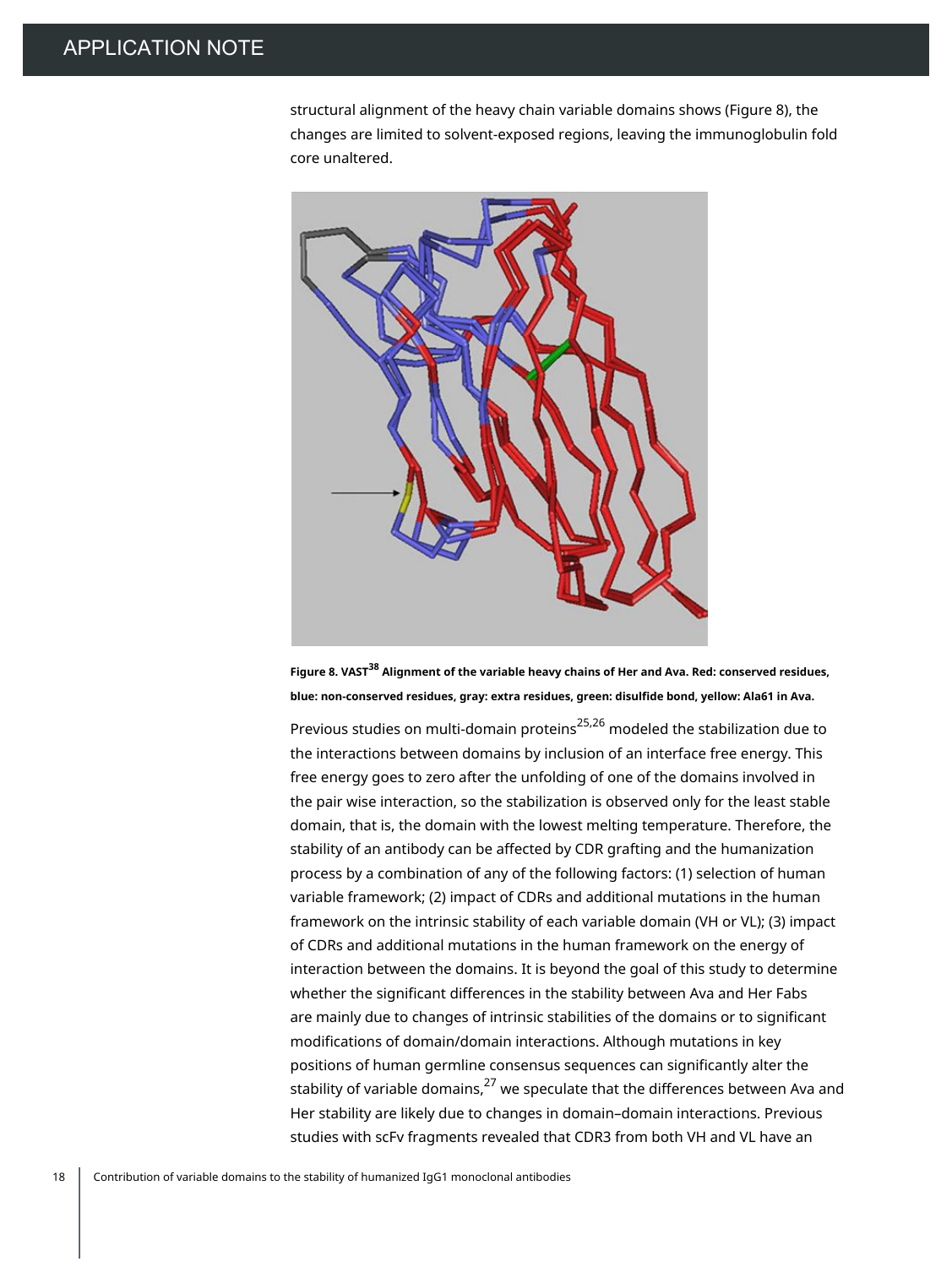important role in the interaction energy between the variable domains. $^{\rm 4}$  The stabilization energy due to interactions between domains can be regarded as a factor that increases the melting temperature of the least stable domain. There are several scenarios that can describe the folding of two interacting domains, depending on the intrinsic stability of each partner and the absolute value of the stabilization energy due to the interactions<sup>25</sup>; one possibility is that two interacting domains unfold in a cooperative manner at a temperature that is higher than any of the melting temperatures observed for the domains when they unfold separately. For the Fab fragment, the interaction energies are significant not only between VH and VL, but also between CH1/CL and between (VH/VL)/ (CH1/CL).<sup>28</sup> Therefore, the overall stability of the Fab fragment is significantly enhanced compared to the sum of the intrinsic stabilities of participating domains.

Domain–domain interactions may play a dominant role in the stability of the variable domains; however, the impact of CDR grafting and humanization-related mutations on the intrinsic stability of the domains should not be overlooked. Strickler et al.<sup>29</sup> challenged the notion that charged residues that are very well exposed to the solvent at the protein surface do not contribute to the stability of the protein. The group developed a computer model using short- and long-range interactions to evaluate the contribution of each residue to the overall protein stability. Redesigned proteins with modified surface charge distribution presented a significant increase in stability, supporting the strategy of protein design by optimization of surface charge–charge interactions.

Because the temperature-induced unfolding transitions presented above are completely irreversible, one may challenge the relevance of the quantitative aspect of the results presented in this study. Our findings, empirical in nature, suggest that as long as the aggregation process following unfolding does not impact significantly the post-transition baseline, the determination of the enthalpy of unfolding can be done with a relatively high precision. Additional observations supporting this statement for the particular case of the unfolding of monoclonal antibodies monitored in a capillary DSC are: (1) the experimental enthalpy of unfolding was found independent of the scan rate (range varied 30– 120°C/h); (2) for Mrk antibody, the DSC profiles were independent of protein concentration in the range 0.25–1 mg/mL; (3) the measured enthalpy of the intact antibody unfolding matched the sum of the enthalpies of independent fragments. Because the experimental enthalpy of unfolding is proposed here as the key parameter to identify the unfolding event corresponding to the Fab fragment, the quantitative aspect of this approach may hold as long as the contribution of aggregation process to the thermogram is small. There are other examples in the literature demonstrating good accuracy in the determination of the enthalpy for unfolding events with different degrees of reversibility<sup>30</sup> when the aggregation does not significantly alter the post-transition baseline. The irreversibility of the process may have a larger impact on the determination of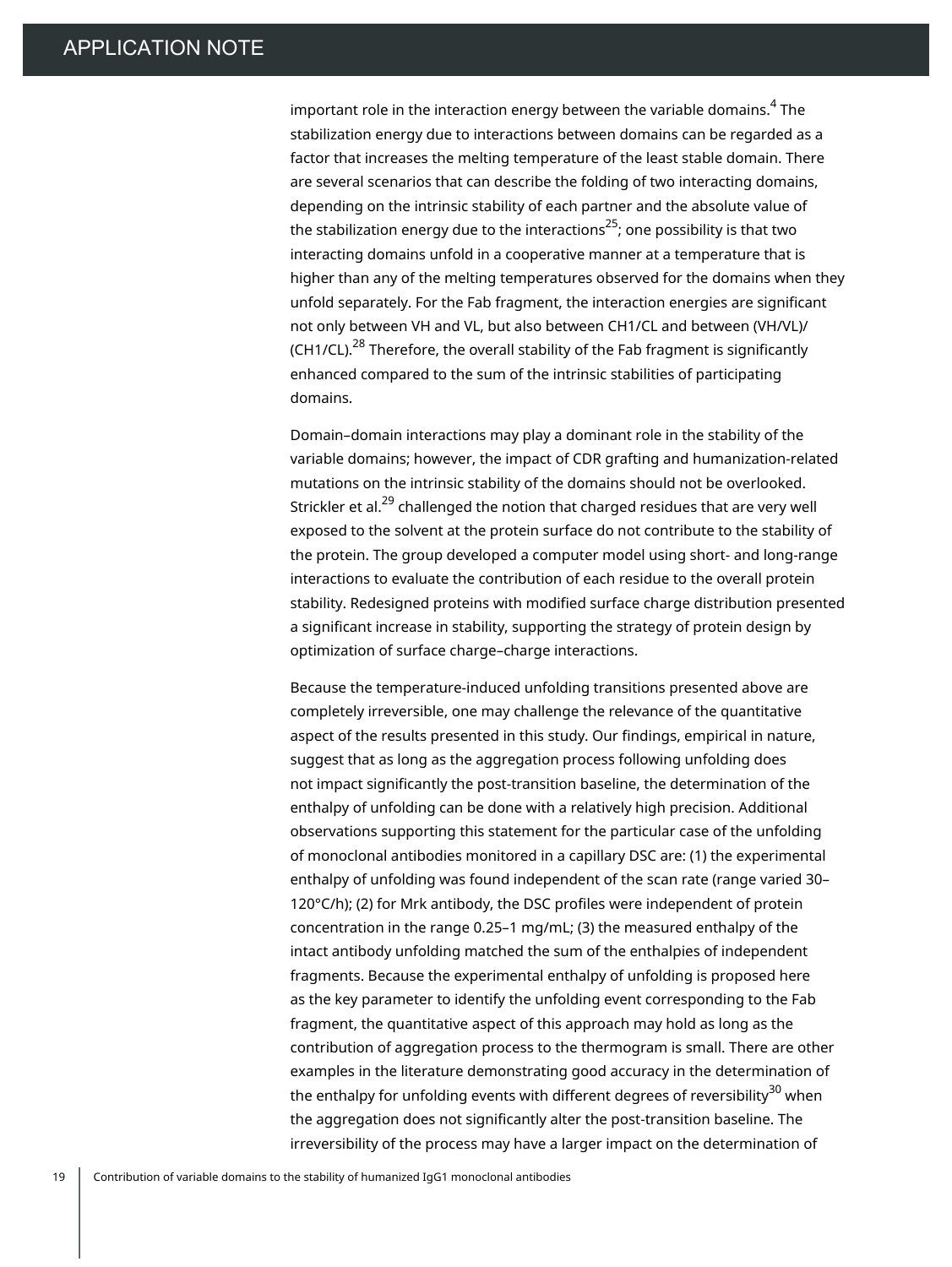the melting temperatures. The apparent  $T_m$  of the second transition for the Mrk antibody was found to shift with about 3 degrees when the scan rate was varied between 30 and 120°C/h. It is not clear whether this kinetic factor is related to the rate of aggregation and/or may contain also the contribution from the kinetics of intrinsic protein folding or unfolding rates. There are few examples of quantitative analysis of thermograms with a model composed of a two-state reversible unfolding reaction followed by an irreversible process of aggregation.<sup>31–33</sup> We did not attempt to use that model because it is obvious that a two-state reversible equation followed by an irreversible step cannot describe the process of multidomain unfolding of a monoclonal antibody.

Although convincing arguments were presented in several instances when irreversible thermograms were analyzed using thermodynamic models, the applicability of this approach to other irreversible systems should be evaluated with caution.<sup>34</sup> In a previous report of DSC study on a murine monoclonal antibody $^7$ , a multi-state thermodynamic model was used to analyze the thermograms over a pH range where the reversibility of the unfolding varied from 100% to 0%. The consistent titration curves reported suggest that the analysis may provide a reasonable approximation, although, in principle, the applicability of thermodynamic models may be questioned. In our study, the slight dependence of the apparent  $T_m$  on the scan rate indicates that the system is not quite "at equilibrium" even though the contribution of the aggregation may be considered negligible throughout most of the transition. Therefore, no multi-state analysis using thermodynamic models is presented on the monoclonal antibodies and their fragments.

Understanding the stability of monoclonal antibodies is important in the development of new therapeutic agents, and we hope that the results of this study will provide a useful tool for the interpretation of temperature-induced unfolding of IgG1 monoclonal antibodies.

### Acknowledgements

We would like to thank Dr. Henryk Mach for insightful discussions, and Dr. Li Shi for his critical review of the manuscript. Bei Wang was kind to provide technical assistance in operating the calorimeter, and we'd like to acknowledge the contributions of Mark Schaefer and Shiyi Wang to the development of the papain digestion and PNGase F deglycosylation assays.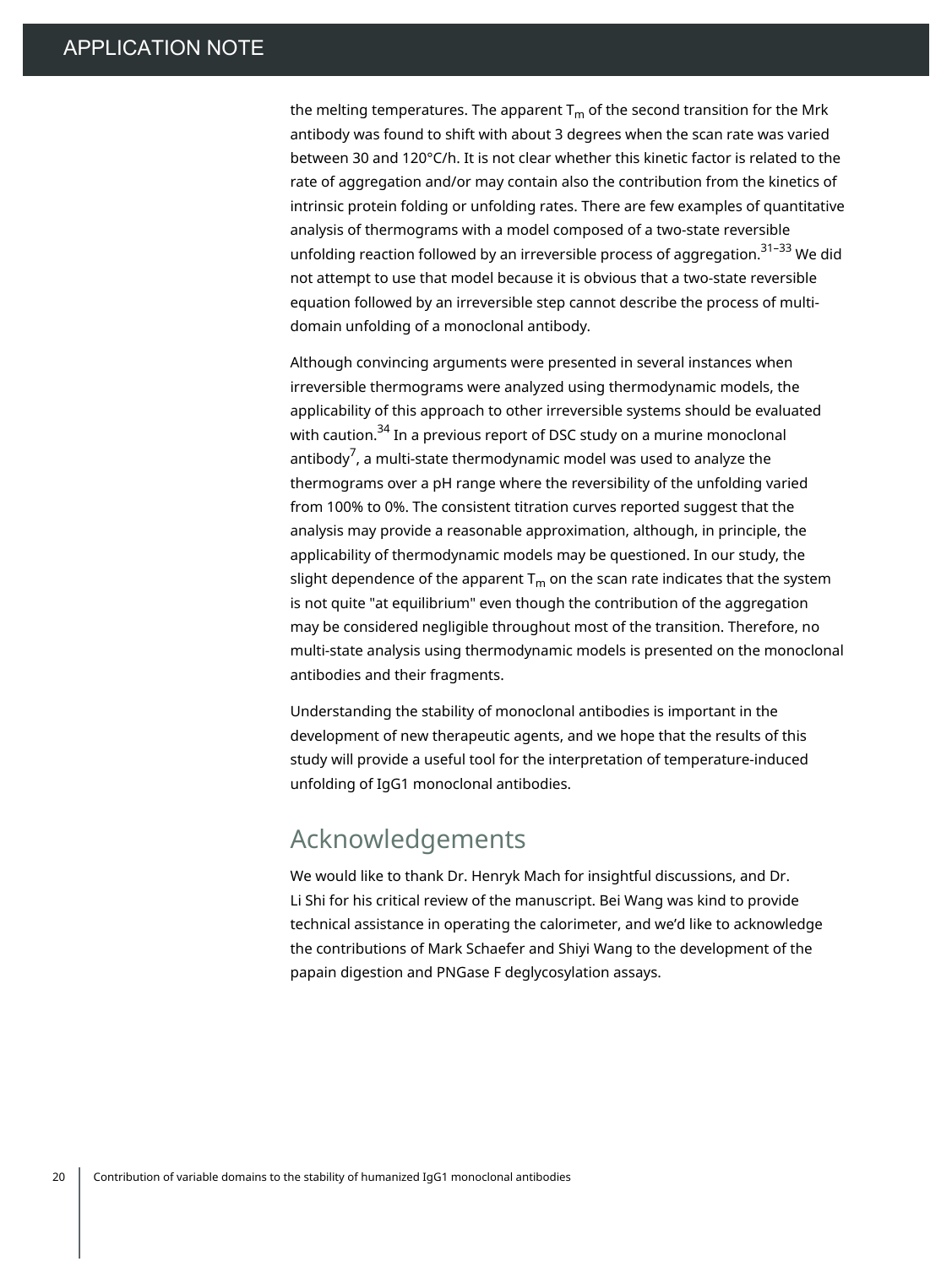## References

- 1. Carter PJ. 2006. Potent antibody therapeutics by design. Nature Rev Immunol 6:343–357.
- 2. Tsurushita N, Hinton PR, Kumar S. 2005. Design of humanized antibodies: From anti-Tac to Zenapax. Methods 36:69–83.
- 3. Queen C, Schneider WP, Selick HE, Payne PW, Landolfi NF, Duncan JF, Avdalovic NM, Levitt M, Junghans RP, Waldmann TA. 1989. A humanized antibody that binds to the interleukin 2 receptor.Proc Natl Acad Sci USA 86:10029–10033.
- 4. Ewert S, Huber T, Honegger A, Pluckthun A. 2003a. Biophysical properties of human antibody variable domains. J Mol Biol 325:531–553.
- 5. Buchner J, Renner M, Lilie H, Hinz H-J, Jaenicke R, Kiefhaber T, Rudolph R. 1991. Alternative folded states of an immunoglobulin. Biochemistry 30: 6922–6929.
- 6. Vermeer AWP, Bremer MGEG, Norde W. 1998. Structural changes of IgG induced by heat treatment and by adsorption onto a hydrophobic Teflon surface studied by circular dichroism spectroscopy. Biochim Biophys Acta 1425:1–12.
- 7. Welfle K, Misselwitz R, Hausdorf G, Hohne W, Welfle H. 1999. Conformation, pH-induced conformational changes, and thermal unfolding of antip24 (HIV-1) monoclonal antibody CB 4-1 and its Fab and Fc fragments. Biochim Biophys Acta 1431: 120–131.
- 8. Vermeer AWP, Norde W, van Amerongen A. 2000. The unfolding/denaturation of immunogammaglobulin of isotype 2b and its Fab and Fc fragments. Biophys J 79:2150–2154.
- 9. Tishchenko VM, Zav'yalov VP, Medgyesi GA, Potekhin SA, Privalov PL. 1982. A thermodynamic study of cooperative structures in rabbit immunoglobulin G. Eur J Biochem 126:517–521.
- 10. Vlasov AP, Kravchuk ZI, Martsev SP. 1996. Nonnative conformational changes of immunoglobulins: Thermodynamic and functional analysis of rabbit IgG. Biokhimiia 61:212–235.
- 11. Zav'yalov VP, Tishchenko VM. 1991. Mechanisms of generation of antibody diversity as a cause for natural selection of homoiothermal animals in the process of evolution. Scand J Immunol 33:755–762.
- 12. Tishchenko VM, Abramov VM, Zav'yalov VP. 1998. Investigation of the cooperative structure of Fc fragments from myeloma immunoglobulin G. Biochemistry 37:5576–5581.
- 13. Gill SC, von Hippel PH. 1989. Calculation of protein extinction coefficients from amino acid sequence data. Anal Biochem 182:319–326.
- 14. Wen J, Arakawa T, Philo JS. 1996. Size-exclusion chromatography with online light scattering, absorbance, and refractive index detectors for studying proteins and their interactions. Anal Biochem 240:155–166.
- 15. Vermeer AWP, Norde W. 2000. The thermal stability of immunoglobulin: Unfolding and aggregation of a multi-domain protein. Biophys J 78:394–404.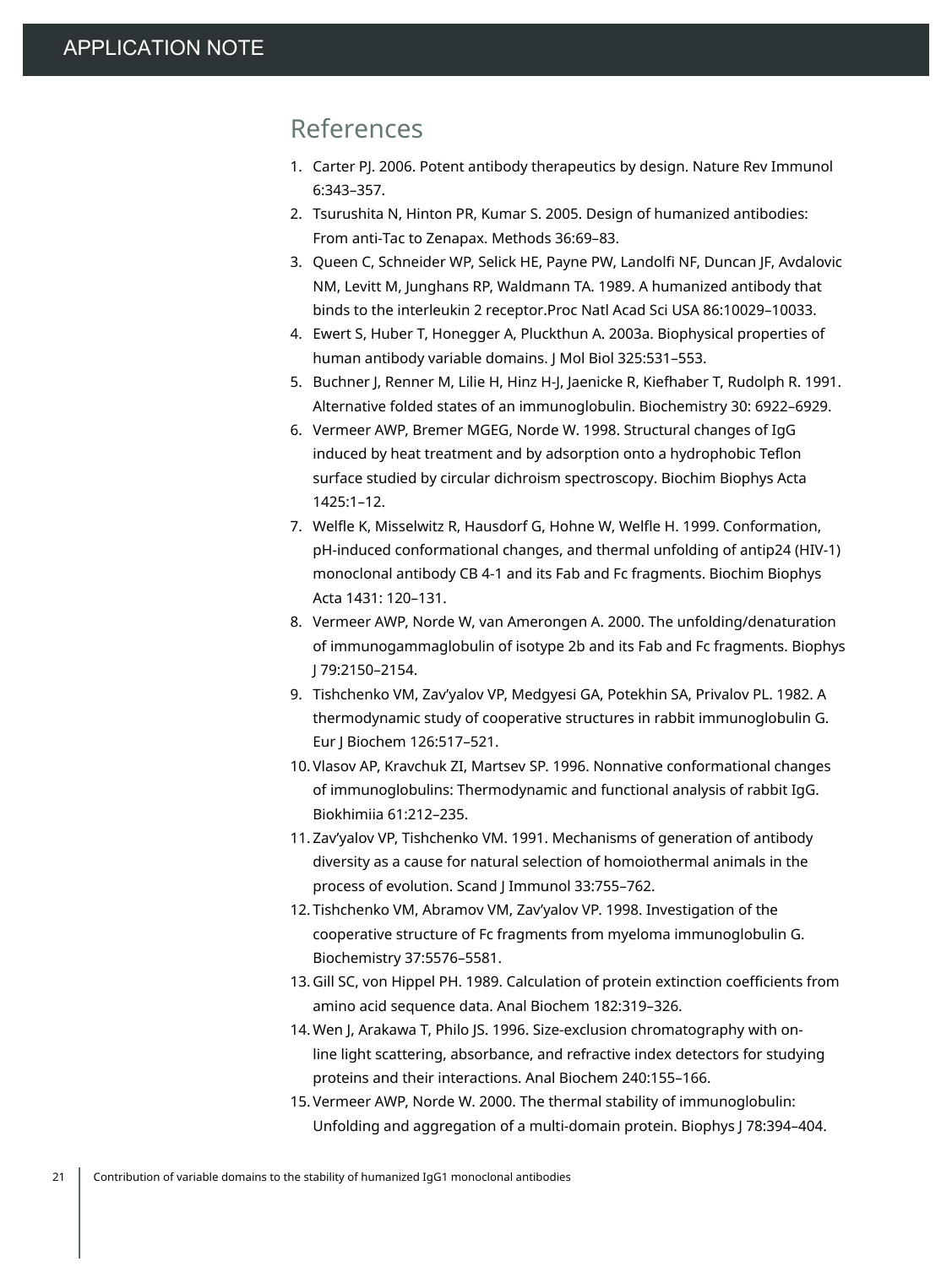- 16. Kojima M, Koide T, Odani S, Ono T. 1986. Amino acid sequence of the variable region of heavy chain in immunoglobulin (Mot) having unusual papain cleavage sites. Mol Immunol 23: 169–174.
- 17. Moore JMR, Patapoff TW, Cromwell MEM. 1999. Kinetics and thermodynamics of dimer formation and dissociation for a recombinant humanized monoclonal antibody to vascular endothelial growth factor. Biochemistry 38:13960–13967.
- 18. Ghirlando R, Lund J, Goodall M, Jefferis R. 1999. Glycosylation of human IgG-Fc: Influences on structure revealed by differential scanning microcalorimetry. Immunol Lett 68:47–52.
- 19. Souillac PO. 2005. Biophysical characterization of insoluble aggregates of a multi-domain protein: An insight into the role of the various domains. J Pharm Sci 94:2069–2083.
- 20. Mimura Y, Church S, Ghirlamdo R, Ashton PR, Dong S, Goodall M, Lund J, Jefferis R. 2000. The influence of glycosylation on the thermal stability and effector function expression of human IgG1-Fc: Properties of a series of truncated glycoforms. Mol Immunol 37:697–706.
- 21. Feige MJ, Walter S, Buchner J. 2004. Folding mechanism of the CH2 antibody domain. J Mol Biol 344:107–118.
- 22. Liu H, Bulseco G, Sun J. 2006. Effect of posttranslational modifications on the thermal stability of a recombinant monoclonal antibody. Immunol Lett 106:144–153.
- 23. Presta LG, Chen H, O'Connor SJ, Chisholm V, Meng G, Krummen L, Winkler M, Ferrara N. 1997. Humanization of an anti-vascular endothelial growth factor monoclonal antibody for the therapy of solid tumors and other disorders. Cancer Res 57: 4593–4599.
- 24. Carter P, Presta L, Gorman CM, Ridgway JBB, Henner D, Wong WLT, Rowland AM, Kotts C, Carver ME, Shepard HM. 1992. Humanization of an anti-p185HER2 antibody for human cancer therapy. Proc Natl Acad Sci USA 89:4285–4289.
- 25. Brandts JF, Hu CQ, Lin LN, Mas MT. 1989. A simple model for proteins with interacting domains. Applications to scanning calorimetry data. Biochemistry 28:8588–8596.
- 26. Worn A, Pluckthun A. 1998. Mutual stabilization of VL and VH in singlechain antibody fragments, investigated with mutants engineered for stability. Biochemistry 37:13120–13127.
- 27. Ewert S, Honegger A, Pluckthun A. 2003. Structure-based improvement of the biophysical properties of immunoglobulin VH domains with a generalizable approach. Biochemistry 42:1517–1528.
- 28. Rothlisberger D, Honegger A, Pluckthun A. 2005. Domain interactions in the Fab fragment: A comparative evaluation of the single-chain Fv and Fab format engineered with variable domains of different stability. J Mol Biol 347:773–789.
- 29. Strickler SS, Gribenko AV, Gribenko AV, Keiffer TR, Tomlinson J, Reihle T, Loladze VV, Makhatadze GI. 2006. Protein stability and surface electrostatics: A charged relationship. Biochemistry 45:2761–2766.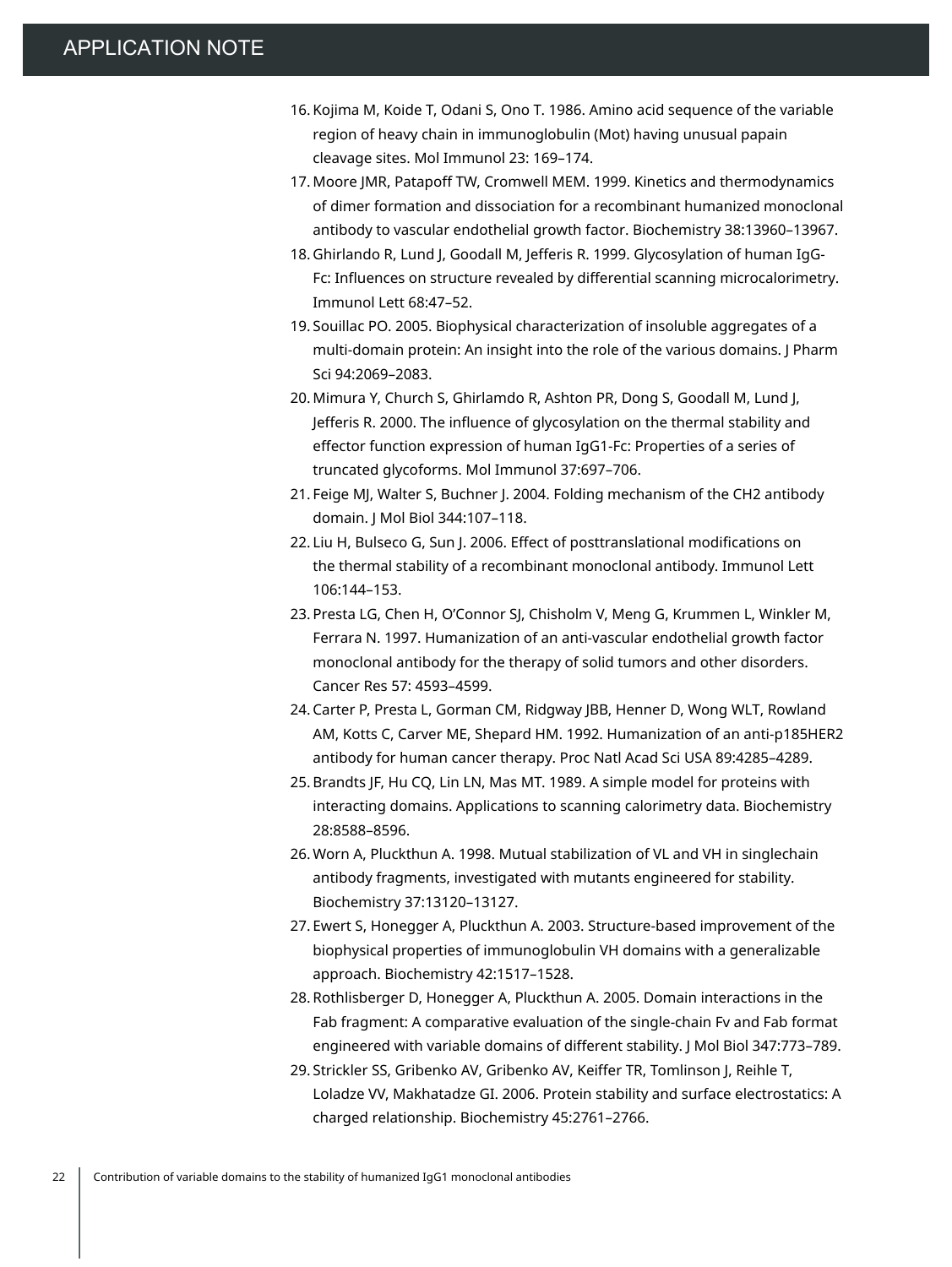- 30. Remmele RL Jr, Bhat SD, Phan DH, Gombotz WR. 1999. Minimization of recombinant human Flt3 ligand aggregation at the Tm plateau: A matter of thermal reversibility. Biochemistry 38:5241–5247.
- 31. Sanchez-Ruiz JM, Lopez-Lacomba JL, Cortijo M, Mateo PL. 1999. Differential scanning calorimetry of the irreversible thermal denaturation of thermolysin. Biochemistry 27:1648–1652.
- 32. Plaza del Pino IM, Ibarra-Molero B, Sanchez-Ruiz JM. 2000. Lower kinetic limit to protein thermal stability: A proposal regarding protein stability in vivo and its relation with misfolding diseases. Proteins 40:58–70.
- 33. Remmele RL Jr, Zhang-van Enk J, Dharmavaram V, Balaban D, Durst M, Shoshitaishvili A, Rand H. 2005. Scan-rate-dependent melting transitions of interleukin-1 receptor (type II): Elucidation of meaningful thermodynamic and kinetic parameters of aggregation acquired from DSC simulations. J Am Chem Soc 127:8328–8339.
- 34. Hu CQ, Sturtevant JM. 1987. Thermodynamic study of yeast phosphoglycerate kinase. Biochemistry 26:178–182.
- 35. Thompson JD, Higgins DG, Gibson TJ. 1994. CLUSTAL W: Improving the sensitivity of progressive multiple sequence alignment through sequence weighting, position-specific gap penalties and weight matrix choice. Nucleic Acids Res 22:4673–4680.
- 36. Cho H-S, Mason K, Ramyar KX, Stanley AM, Gabelli SB, Denney DW Jr, Leahy DJ. 2003. Structure of the extracellular region of HER2 alone and in complex with the Herceptin Fab. Nature 421: 756–760.
- 37. Muller YA, Chen Y, Christinger HW, Li B, Cunningham BC, Lowman HB, de Vos AM. 1998. VEGF and the Fab fragment of a humanized neutralizing antibody: Crystal structure of the complex at 2.4 A resolution and mutational analysis of the interface. Structure 6:1153–1167.
- 38. Gibrat JF, Madej T, Bryant SH. 1996. Surprising similarities in structure comparison. Curr Opin Struct Biol 6:377–385.